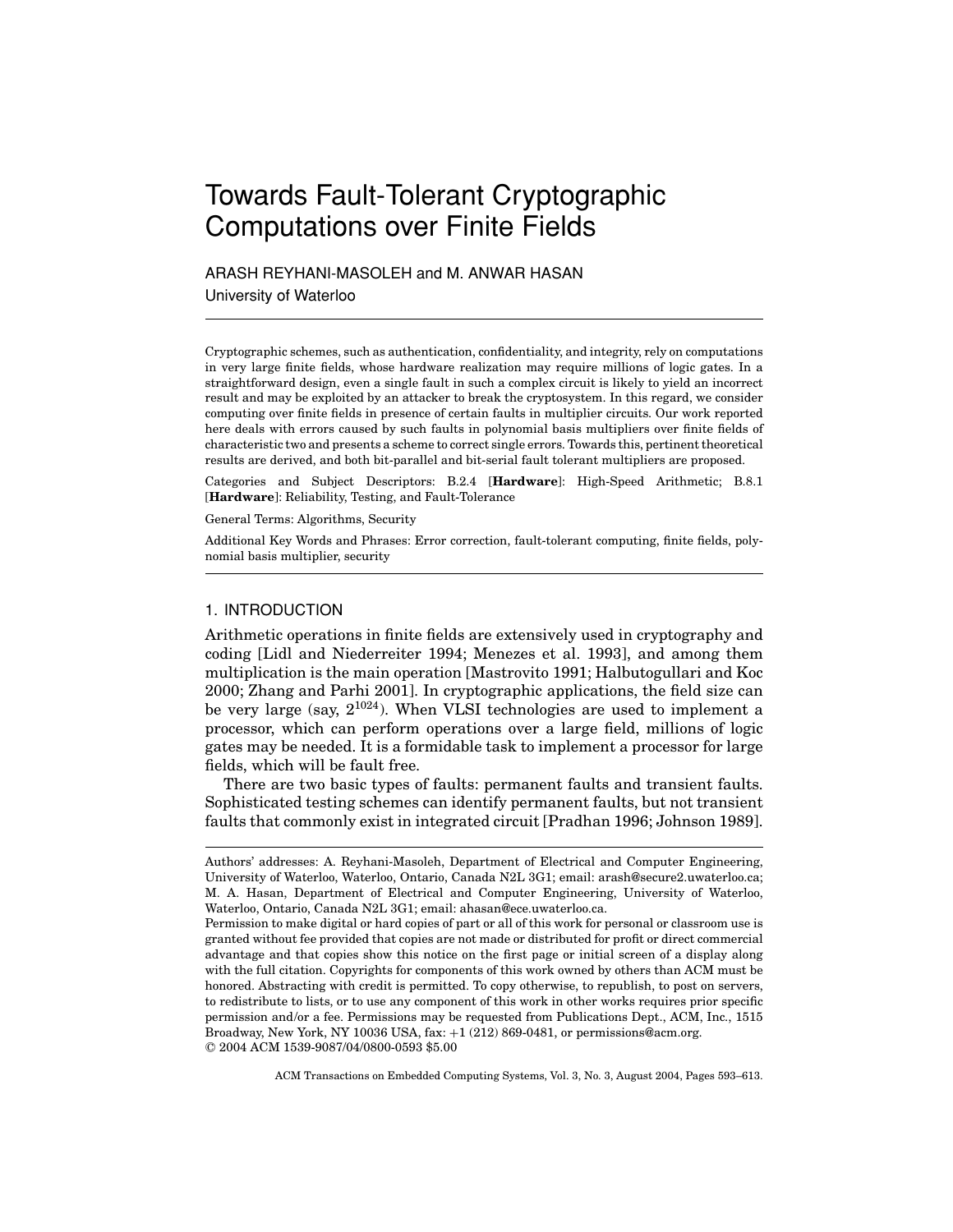The latter has motivated the development of fault-tolerant techniques, which can tolerate all permanent and transient faults during the system operation. Generally speaking, fault-tolerant arithmetic can be obtained by using time and space redundancy. The time redundancy approach utilizes only one module to provide error correction by repeating the operation at least three times. It requires a 200% overhead in time, which is not appropriate or desirable for many systems. Space redundancy uses coding techniques or modular redundant schemes with voting to perform the corrective action. The most popular modular redundant schemes is the triple modular redundancy (TMR), which produces the correct result despite any existing fault in one of the three modules. The space overhead of the TMR is at least 200%. In coding techniques, the correction process should be fault free or at least self-checking [Rao and Fujiwara 1989].

A relatively less complex approach is to have error *detection* capability only. Towards this, a few finite field arithmetic units have been reported in the literature [see, e.g., Fenn et al. 1998; Reyhani-Masoleh and Hasan 2002]. While error detection may be adequate for some applications, error correction can potentially offer certain crucial advantages, such as higher yield factors and increased availability. In this article, we present multipliers for fields *GF*(2*<sup>m</sup>*) whose operations are resistant to errors caused by certain faults. We use the most widely used *polynomial* basis to represent the field elements and develop an error correction scheme, which can be applied to both bitparallel and bit-serial type multipliers. To the best of our knowledge, no previous article has addressed this issue of correcting errors in the finite field multiplier.

For the purpose of this investigation, first we investigate the multiplier circuit with single faults. Such a single-fault scenario simplifies our analysis. This fault is modeled as a stuck-at fault, which appears to be the most common model used for logical faults. For this model, a fault in a logical gate results in one of its inputs or the output being fixed to either a logic 0 (stuck-at-0, or s-a-0 in short) or a logic 1 (stuck-at-1, or s-a-1), respectively [Lala 1985]. In the sequel, we also show that certain multiple faults, which produce a single-bit error at the output, are also tolerated by the proposed multiplier structures.

The organization of this article is as follows. In Section 2, an architecture of multiplication using the widely used polynomial basis is discussed and fault-tolerent strategies are outlined. In Section 3, an error correcting code is proposed and it is applied to the so-called  $\alpha$  module of the multiplier. Error correction in the other multiplier modules are considered in Section 4. Then Section 5 puts together the fault-tolerent modules to yield a single error-tolerant bit-parallel and bit-serial multiplier structures. Finally, Section 6 gives a few concluding remarks.

## 2. REVIEW OF POLYNOMIAL BASIS MULTIPLICATION

In this section, we review polynomial basis multiplication over *GF*(2*<sup>m</sup>*) and its basic bit-parallel structure. Later in this paper, we will investigate error correction schemes for this multiplier structure.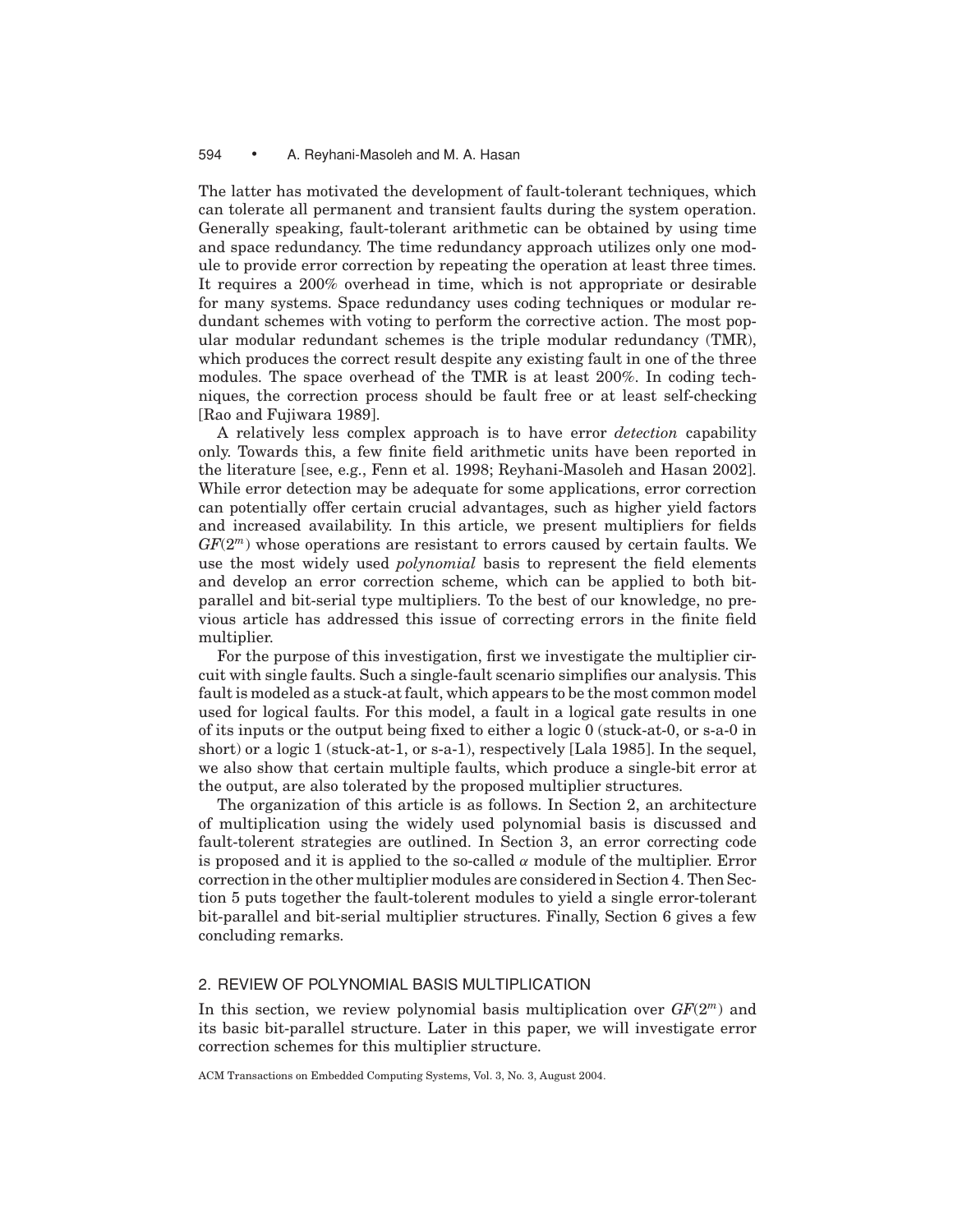Let us construct the finite field  $GF(2<sup>m</sup>)$  using polynomial basis {1,  $\alpha$ ,  $\alpha^2$ , ...,  $\alpha^{m-1}$ } as

$$
GF(2m) = \left\{ A = \sum_{i=0}^{m-1} a_i \alpha^i | a_i \in GF(2), \ 0 \le i \le m-1 \right\}
$$
 (1)

where  $\alpha \in GF(2^m)$  is a root of an irreducible polynomial

$$
F(z) = 1 + \sum_{j=1}^{\omega - 2} z^{\rho_j} + z^m
$$
 (2)

of degree *m* over *GF*(2). In (2),  $\omega$  is the Hamming weight of  $F(z)$  and  $\rho_j$ 's are integers such that  $1 \leq \rho_1 < \rho_2 < \rho_3 < \cdots < \rho_{\omega-2} \leq m-1$ . For convenience, each element of  $A = \sum_{i=0}^{m-1} a_i \alpha^i \in GF(2^m)$ ,  $a_i \in \{0, 1\}$ , can be written in vector notation as

$$
\underline{a} = [a_0, a_1, a_2, \dots, a_{m-1}] \tag{3}
$$

where  $a_i$ 's are the coordinates of A with respect to polynomial basis.

Let *C* be the product of two field elements *A* and  $B = \sum_{i=0}^{m-1} b_i \alpha^i$  of  $GF(2^m)$ . Then

$$
C = A \cdot B \mod F(\alpha) = \sum_{i=0}^{m-1} b_i \cdot X^{(i)} \tag{4}
$$

where

$$
X^{(i)} = \alpha \cdot X^{(i-1)} \text{ mod } F(\alpha), \qquad 1 \le i \le m-1 \tag{5}
$$

and  $X^{(0)} = A$ .

Based on equation (4), various structures for finite field multipliers are possible. One bit-parallel structure is shown in Figure 1(a), which consists of three types of modules referred to as  $sum(S)$ ,  $pass\text{-}thru(P)$ , and  $\alpha$  modules [Reyhani-Masoleh and Hasan 2002]. Each sum module is to add two *GF*(2*<sup>m</sup>*) elements while a pass-thru module, depending on its one-bit control (horizontal) input, generates  $0 \in GF(2^m)$  or reproduces its input. The  $\alpha$  module multiplies its input by  $\alpha$  and reduces the result modulo  $F(\alpha)$ . Denote the input and the output of the  $\alpha$  module as *U* and *V* respectively. Let us define the set  $\Gamma = \{k | k = \rho_j, 1 \leq j \leq \rho_j\}$  $\omega$ −2} and its complement  $\Gamma' = \{k \mid 0 \le k \le m-1, k \ne \rho_j, 1 \le j \le \omega-2\}$ , where  $\Gamma$  and  $\Gamma'$  correspond to the non-zero and zero coefficients of  $F(z)$ , respectively. Then, one can write

$$
V = U \cdot \alpha \text{ mod } F(\alpha) = \sum_{i=0}^{m-1} u_i \alpha^{i+1} \text{ mod } F(\alpha) = \sum_{i=1}^{m-1} u_{i-1} \alpha^i + u_{m-1} \alpha^m \text{ mod } F(\alpha)
$$
  
=  $u_{m-1} + \sum (u_{i-1} + u_{m-1}) \alpha^i + \sum u_{i-1} \alpha^i$  (6)

$$
= u_{m-1} + \sum_{i \in \Gamma} (u_{i-1} + u_{m-1})\alpha + \sum_{i \in \Gamma'} u_{i-1}\alpha
$$

Thus from (6), the coordinates of *V* can be obtained as

$$
v_i = \begin{cases} u_{\rho_j - 1} + u_{m-1} & i = \rho_j, & 1 \le j \le \omega - 2, \\ u_{i-1 \text{ mod } m} & \text{otherwise.} \end{cases}
$$
(7)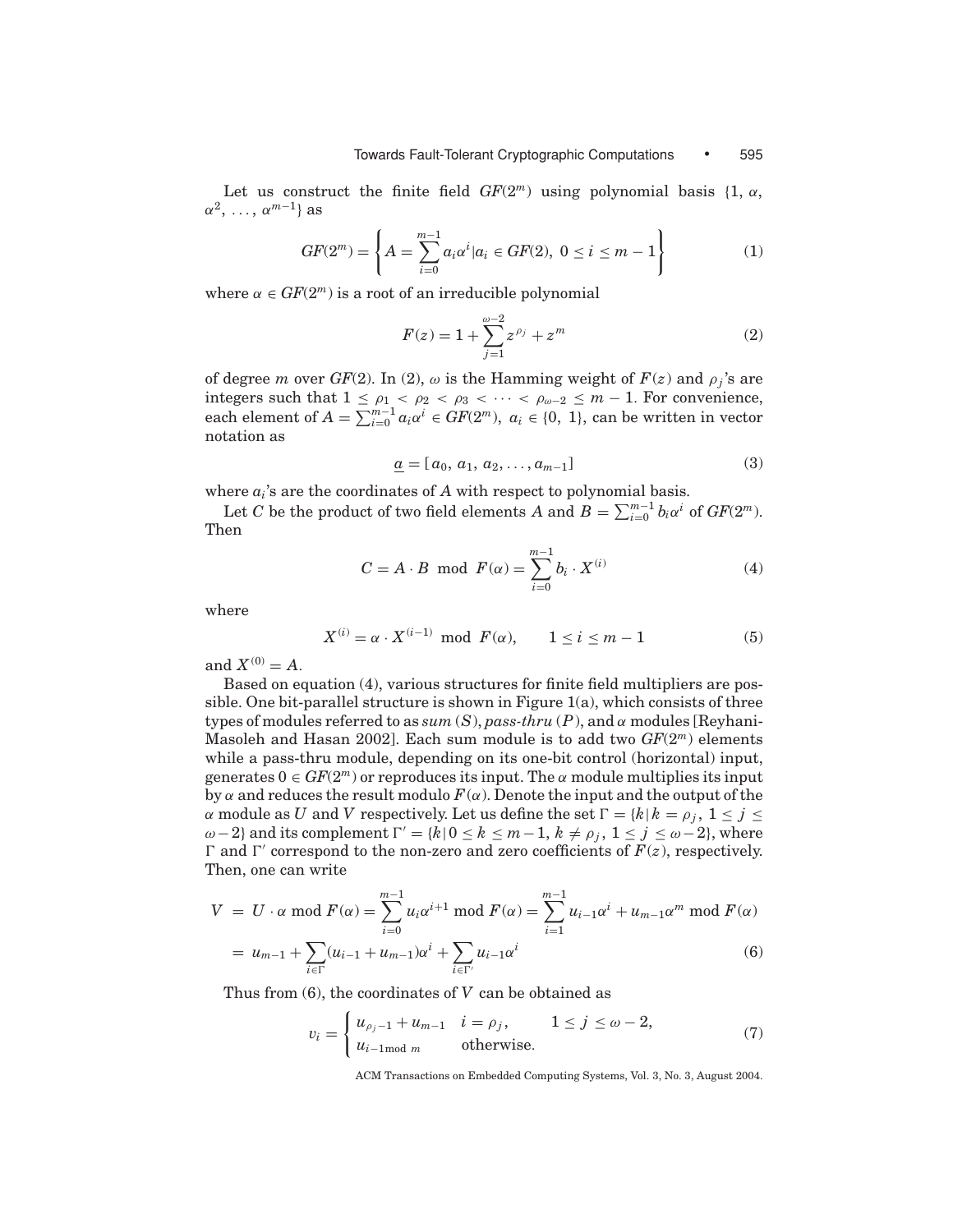





Fig. 1. (a) Multiplication of two elements in *GF*(2*m*). (b–d) Details of the sum, pass-thru, and α modules, respectively.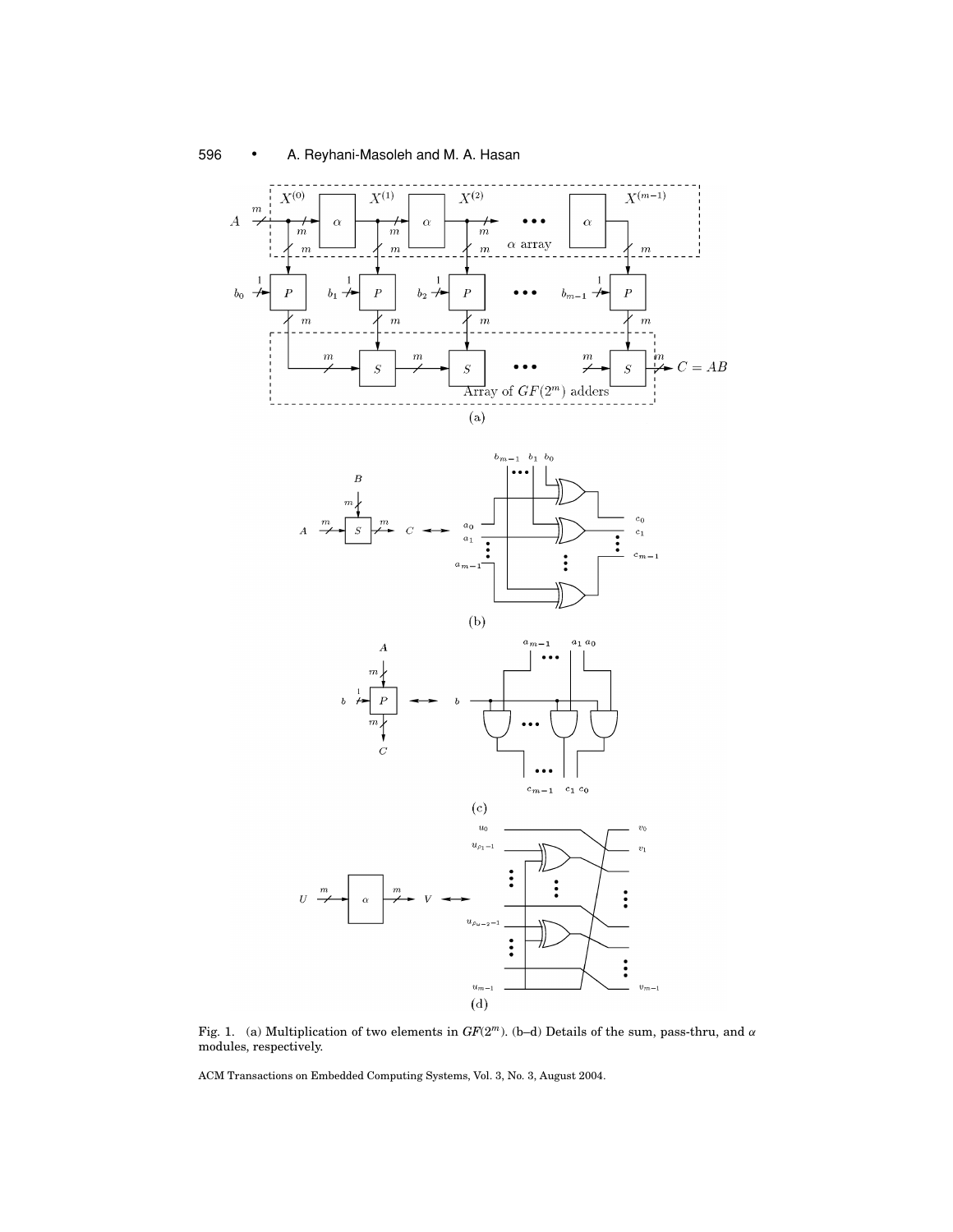Figures 1(b)-(d) show hardware implementations of the abovementioned sum, pass-thru, and  $\alpha$  modules using two-input logic gates. From these diagrams one can see that each sum, pass-thru, and α module requires *m* XOR gates,  $m$  AND gates, and  $(\omega - 2)$  XOR gates, respectively. Thus, unlike the sum and pass-thru modules, the  $\alpha$  module has a space (or circuit) complexity, which depends on  $F(z)$ . The space complexity is minimum when  $F(z)$  is of the minimum Hamming weight (i.e., a trinomial). Similarly, the complexity is maximum when  $F(z)$  is of the maximum Hamming weight (i.e., an all-one polynomial).

In the following sections, we investigate error correction schemes for *GF*(2*m*) multiplication operation that relies on the architecture shown in Figure 1(a). Towards this effort, first the three modules of the multiplier structure are considered, one at a time, for correcting single errors in them. This requires modification of the modules mainly by adding extra hardware to them. Then the error-resistant modules are combined, at the expense of further hardware, to develop an architecture for the entire multiplier that can operate and produce correct results at the presence of an error caused by one or more faults in the multiplier circuit.

## 3. FAULT TOLERANT  $\alpha$  MODULE

In this section, we introduce a new single error correcting code whose generator matrix is obtained by using the property of the  $\alpha$  module. Later this code will also be used for other modules of the multiplier.

## 3.1 Modeling and Encoding of Faulty  $\alpha$  Module Output

In the fault-free situation, the relationship between the input and the output of the  $\alpha$  module is given by (6). Using the vector notation in (3), equation (6) can also be written as

$$
\underline{v} = \underline{u} \cdot \mathbf{M} \tag{8}
$$

where

$$
\mathbf{M} = \begin{bmatrix} 0 & 1 & 0 & \cdots & 0 \\ 0 & 0 & 1 & \cdots & 0 \\ \vdots & \vdots & \vdots & \ddots & \vdots \\ 0 & 0 & 0 & \cdots & 1 \\ 1 & f_1 & f_2 & \cdots & f_{m-1} \end{bmatrix} \triangleq \left[ \underline{\mu}_0^{\mathrm{T}} \ \underline{\mu}_1^{\mathrm{T}} \ \cdots \ \underline{\mu}_{m-1}^{\mathrm{T}} \right]
$$
(9)

and  $\mu_j^T$ ,  $0 \le j \le m-1$ , is column *j* of **M**. In (9),  $f_i$  is 1 if  $i \in \Gamma$  and 0 otherwise. Note that a stuck-at fault in one of the  $(\omega - 2)$  XOR gates of the  $\alpha$  module causes at most one error in the output bits.

For  $j \in \Gamma$ , assume that the *j*th gate in Figure 1(d) is faulty. Then all the output coordinates, except  $v_j$ , are error free. If the upper input of the *j*th gate is stuck, then the erroneous *j*th coordinate is

$$
\hat{v}_j = \begin{cases} u_{m-1} & \text{for } s\text{-a-0} \\ \overline{u}_{m-1} & \text{for } s\text{-a-1} \end{cases} \tag{10}
$$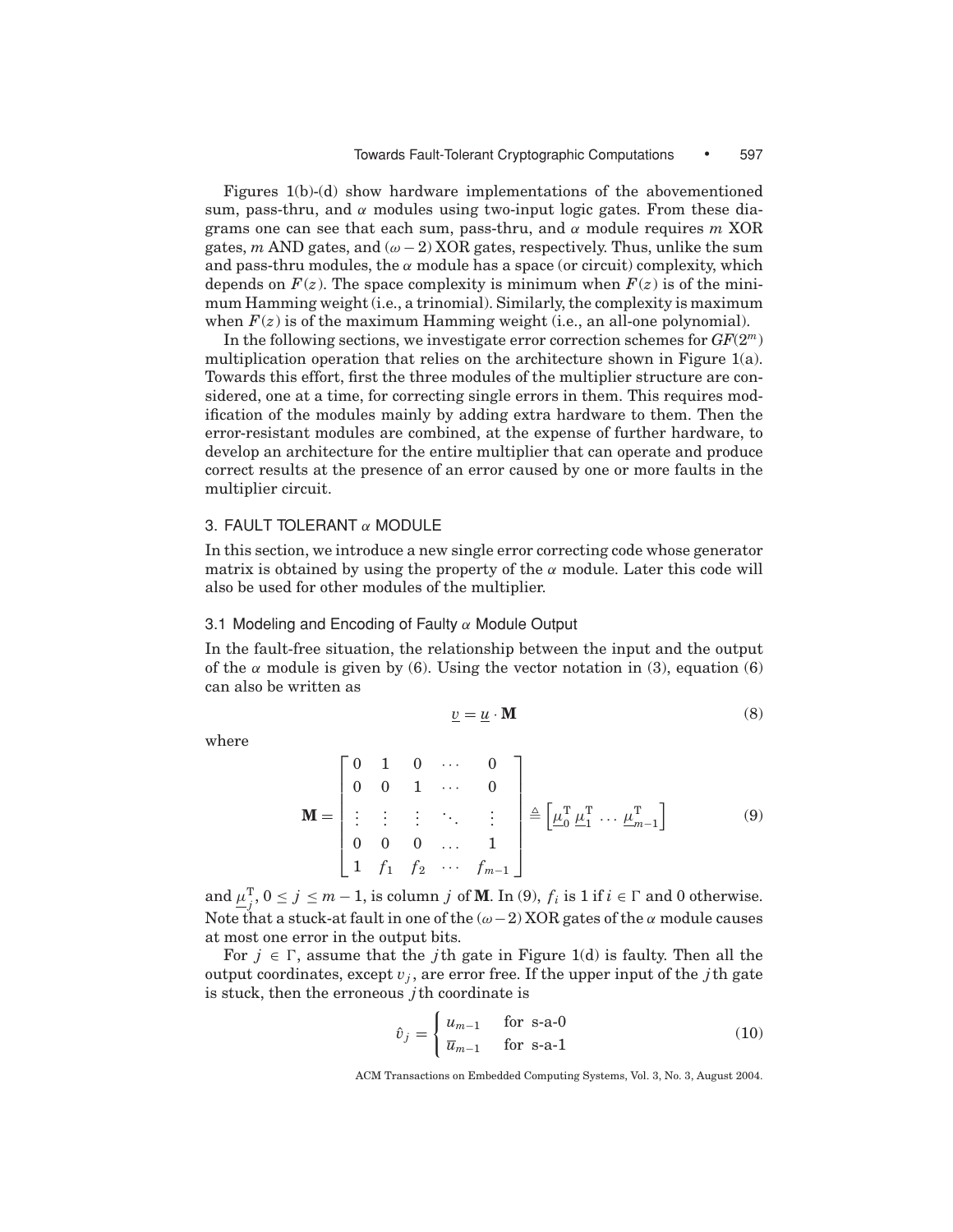where  $\bar{u}$  indicates complement of *u*. On the other hand, if the lower input is stuck, then

$$
\hat{v}_j = \begin{cases} u_{j-1} & \text{for s-a-0} \\ \overline{u}_{j-1} & \text{for s-a-1.} \end{cases} \tag{11}
$$

In order to correct a single error in  $\nu$  (which is the vector representing the output of the  $\alpha$  module), a number of parity bits are needed. Let us assume that there are *r* parity bits denoted as  $y_0, y_1, \ldots, y_{r-1}$ , and the corresponding vector is  $y = [y_0, y_1, \ldots, y_{r-1}]$ . This parity vector is combined with *v* to obtain a codeword  $w = [v \ y]$ .

Let **R** be an  $m \times r$  *parity* matrix that generates the parity vector from the  $\alpha$ module's input, that is,

$$
y = \underline{u} \cdot \mathbf{R}.\tag{12}
$$

Then the codeword can be written as  $\underline{w} = \underline{u} \cdot \mathbf{G}$ , where the  $m \times (m+r)$  *generator* matrix **G** is defined as

$$
\mathbf{G} = [\mathbf{M} \ \mathbf{R}]. \tag{13}
$$

By permuting the columns of **G**, one can obtain a more conventional form of the generator matrix as follows:

$$
\mathbf{G} = [\mathbf{I}_{\mathbf{m}} \; \mathbf{B}] \tag{14}
$$

where  $I_m$  is the  $m \times m$  unity matrix and **B** is an  $m \times r$  matrix. Below, a method for obtaining **G** from **G**, that is, **B** from **M** and **R**, is given.

Let **H** and **H** be the *parity check* matrices corresponding to **G** and **G** , respectively. From the property of parity check matrices that every row vector of **G** is orthogonal to every row vector of **H** [Lin and Costello 1983; Vanstone and van Oorschot 1989], one has

$$
\tilde{\mathbf{G}} \cdot \tilde{\mathbf{H}}^{\mathrm{T}} = 0. \tag{15}
$$

Combining (14) and (15), the parity check matrix  $\tilde{H}$  can be written as

$$
\widetilde{\mathbf{H}} = [\mathbf{B}^{\mathrm{T}} \; \mathbf{I}_{\mathbf{r}}]. \tag{16}
$$

If **B** is chosen such that no two columns of  $\tilde{H}$  are identical, then  $\tilde{H}$  is a single error correcting parity check matrix [Lin and Costello 1983]. One can obtain the corresponding **H** by applying the same permutation used for obtaining **G** from **G** .

Below, we discuss how to determine the parity matrix **R**, which will enable us to correct single errors of the  $\alpha$  module output.

## 3.2 Parity Matrix **R**

Using (2), we introduce another notation  $\underline{e}_{\rho_j}^{\mathrm{T}}, 1 \leq j \leq \omega - 2$ , which is a unity column vector of order  $(m - 1)$  having an entry of one in position  $\rho_i$  and zeros in the other  $(m - 2)$  entries. For example  $\underline{e}_3 = [0, 0, 1, 0, \ldots, 0]$ . Using such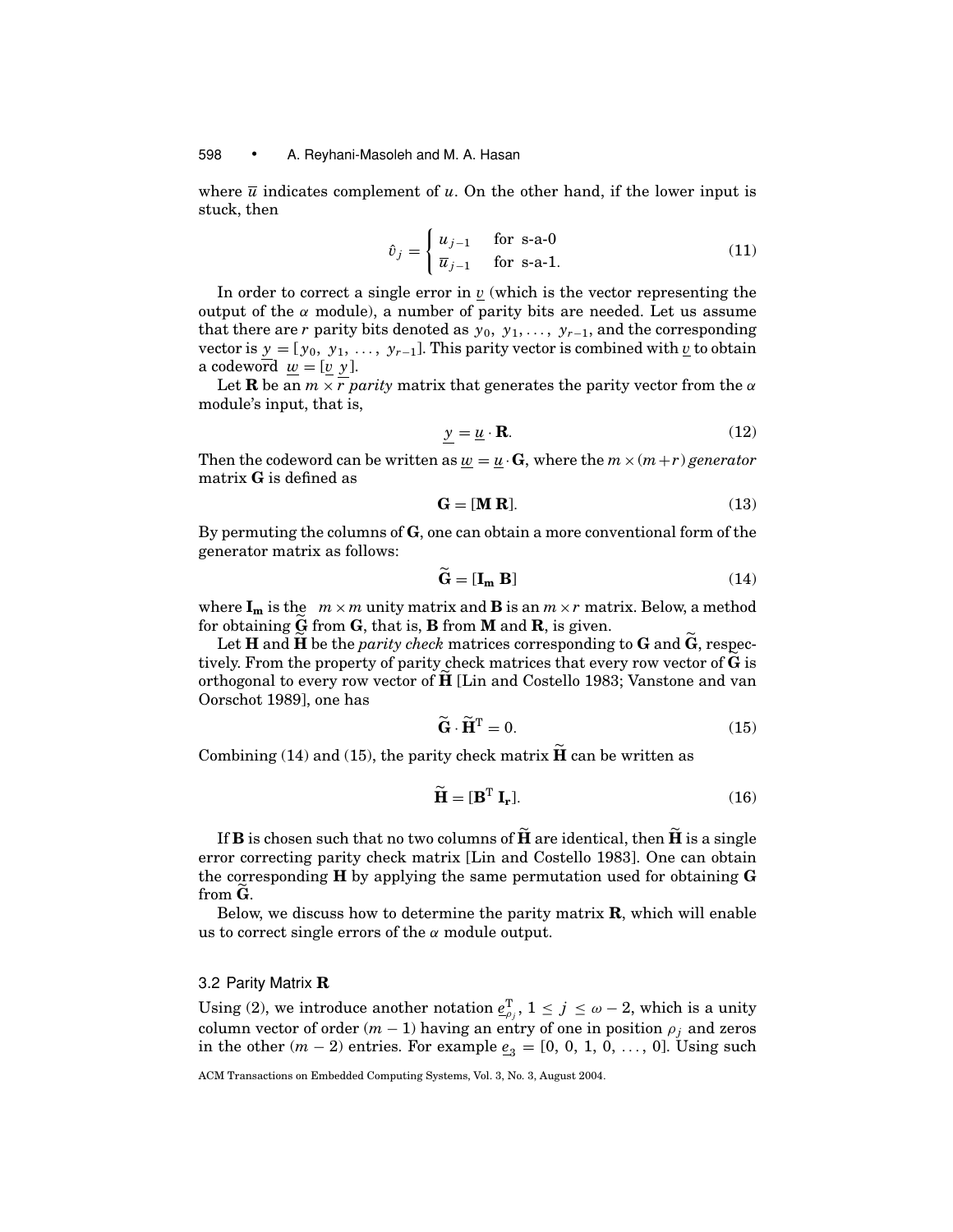unity vectors, we can write the  $m \times m$  unity matrix as

$$
\mathbf{I_m} = \left[ \begin{array}{cccc} \underline{e_1^T} & \underline{e_2^T} & \ldots & \underline{e_{m-1}^T} & \underline{\mu_0^T} \\ 0 & 0 & \ldots & 0 & \underline{\mu_0^0} \end{array} \right]
$$

where  $\mu_0^{\rm T}$  is column 0 of **M**.

Note that  $G = [\mathbf{M} \mathbf{R}]$  is to be transformed to  $\widetilde{G} = [\mathbf{I}_m \mathbf{B}]$  by column permutation and  $\mathbf{M}$  (refer to (9)) has  $\underline{\mu}_{j}^{\mathrm{T}}=[\frac{e_{j}^{\mathrm{T}}}{0}]$  only if  $f_{j}=0,$  for  $1\leq j\leq m-1.$  Thus the parity matrix **R** can have the following form

$$
\mathbf{R} = [\mathbf{E}_0 \ \mathbf{R}'] \tag{17}
$$

where  $\mathbf{E}_0$  is an  $m \times (\omega - 2)$  matrix given as follows:

$$
\mathbf{E}_0 = \begin{bmatrix} e_{\rho_1}^{\mathrm{T}} & e_{\rho_2}^{\mathrm{T}} & \cdots & e_{\rho_{\omega-2}}^{\mathrm{T}} \\ 0 & 0 & \cdots & 0 \end{bmatrix}
$$
 (18)

and **R**' is an  $m \times (r - \omega + 2)$  matrix that is to be determined such that **G** is the generator matrix of a single error correcting code.

By substituting (9) and (17) in (13) and then permuting columns to get **G** , we have

$$
\mathbf{B} = [\mathbf{E}_1 \ \mathbf{R}'] \tag{19}
$$

where  $\mathbf{E}_1$  is an  $m \times (\omega - 2)$  matrix, which is similar to  $\mathbf{E}_0$  except that it has all one's in the last row, that is,

$$
\mathbf{E}_1 = \begin{bmatrix} \frac{e_{\rho_1}^{\mathrm{T}}}{1} & \frac{e_{\rho_2}^{\mathrm{T}}}{1} & \cdots & \frac{e_{\rho_{\omega-2}}^{\mathrm{T}}}{1} \\ 1 & 1 & \cdots & 1 \end{bmatrix} . \tag{20}
$$

## 3.3 Properties of Parity Matrix

For a single error correcting codes, we have to find an  $\mathbb{R}'$  such that  $\widetilde{\mathbb{H}}$  does not have two identical columns. Depending on the values of  $m$  and  $\omega$ , there are more than one  $\mathbf{R}'$  (and hence  $\mathbf{R}$ ) that one can choose to satisfy this condition. Towards this, we have the following lemma whose proof is given in Appendix A.

LEMMA 3.1. *The total number of single error correcting parity check matrices* **H** *(and hence* **R***) is*

$$
N = \begin{cases} 2^{n}(2^{n} - 1)^{\omega - 2} \prod_{j=1}^{m-\omega+1} (2^{n} - (n+j)), & 3 < \omega \le m \\ (2^{n} - 1) (2^{n} - 2) \prod_{j=1}^{m-2} (2^{n} - (n+j)), & \omega = 3 \\ 2^{n}(2^{n} - 1)^{m-1}, & \omega = m+1 \end{cases}
$$
(21)

*where*  $n = r - (\omega - 2)$  *and*  $\omega$  *is the Hamming weight of*  $F(z)$ *.* 

In (21), the parameter *n* refers to the number of columns in **R** . The value of *n* determines the number of parity bits, since

$$
r = n + (\omega - 2). \tag{22}
$$

For a given  $F(z)$ , by reducing *n*, we can reduce *r*. Towards this effect, we have the following theorem.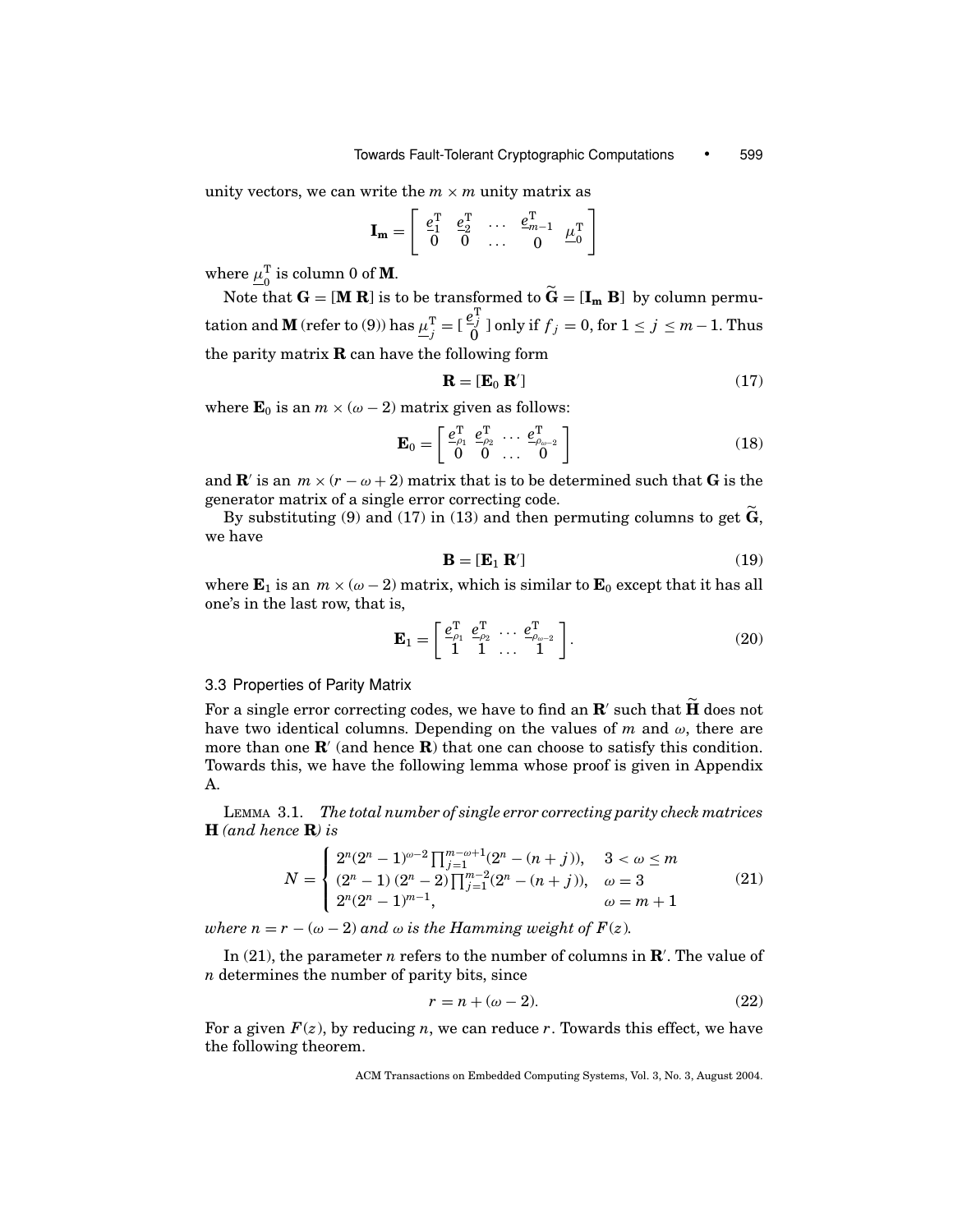THEOREM 3.2. *The lower bound on the number of columns in* **R** *is the smallest nonzero positive integer n that satisfies the following inequality*

$$
2^n > n + m - \omega + 1. \tag{23}
$$

PROOF. From Lemma 3.1, *N* is minimum when *n* is minimum. Since *N* is a nonzero positive integer, one must have  $N \geq 1$ . Then, from (21) one can write For  $3 < \omega \leq m$ :

$$
\left(2^n(2^n-1)^{\omega-2}\prod_{j=1}^{m-\omega+1}(2^n-(n+j))\right)\geq 1
$$

where each factor of the LHS must be nonzero. Thus, for  $j = 1, 2, ..., m - \omega + 1$ , one must have  $2^n - (n + j)$ , that is,

$$
2^n - (n + m - \omega + 1) > 0. \tag{24}
$$

For  $\omega = 3$ : like the previous case  $((2^{n} - 1) (2^{n} - 2) \prod_{j=1}^{m-2} (2^{n} - (n+j))) \ge 1$ implies that

$$
2^n - (n + m - 2) > 0. \tag{25}
$$

For  $\omega = m + 1$ :  $2^{n}(2^{n} - 1)^{m-1} > 1$ , that is,

$$
2^n - 1 > 0. \t\t(26)
$$

For any nonzero positive  $n$ , (26) is always true. Combining (24) and (25), we have

$$
2n - (n + m - \omega + 1) > 0 \qquad \text{for } 3 \le \omega \le m. \tag{27}
$$

Since the solution to (27) for  $\omega = m + 1$  is also the solution to (26), so (27) can also be used for  $\omega = m + 1$  and the proof is complete.  $\Box$ 

For the two special classes, namely trinomials ( $\omega = 3$ ) and pentanomials  $(\omega = 5)$ , one can apply Theorem 3.2 to obtain the minimum value of *n* (hence minimum of *r*) for a given *m*. This is shown in Table I. Also, when  $F(z)$  is an all-one polynomial, the minimum value of *n* is one and hence the lower bound on the number of parity bits needed is *m*. This can also be seen in the third row of Table I, where the trinomial for  $m = 2$ , that is,  $z^2 + z + 1$ , and pentanomial for  $m = 4$ , that is,  $z^4 + z^3 + z^2 + z + 1$ , are also all-one polynomials.

Below, we present an example to illustrate the formulation of a parity matrix using the above results.

*Example* 1. Let  $F(z)$  be  $z^4 + z + 1$ , which is an irreducible polynomial over *GF*(2), and let  $\alpha \in GF(2^4)$  be its root. For this  $F(z)$ , we have  $m = 4$  and  $\omega = 3$ . By using (23) and (22), the lower bound of *n* and number of parity bits are 3

ACM Transactions on Embedded Computing Systems, Vol. 3, No. 3, August 2004.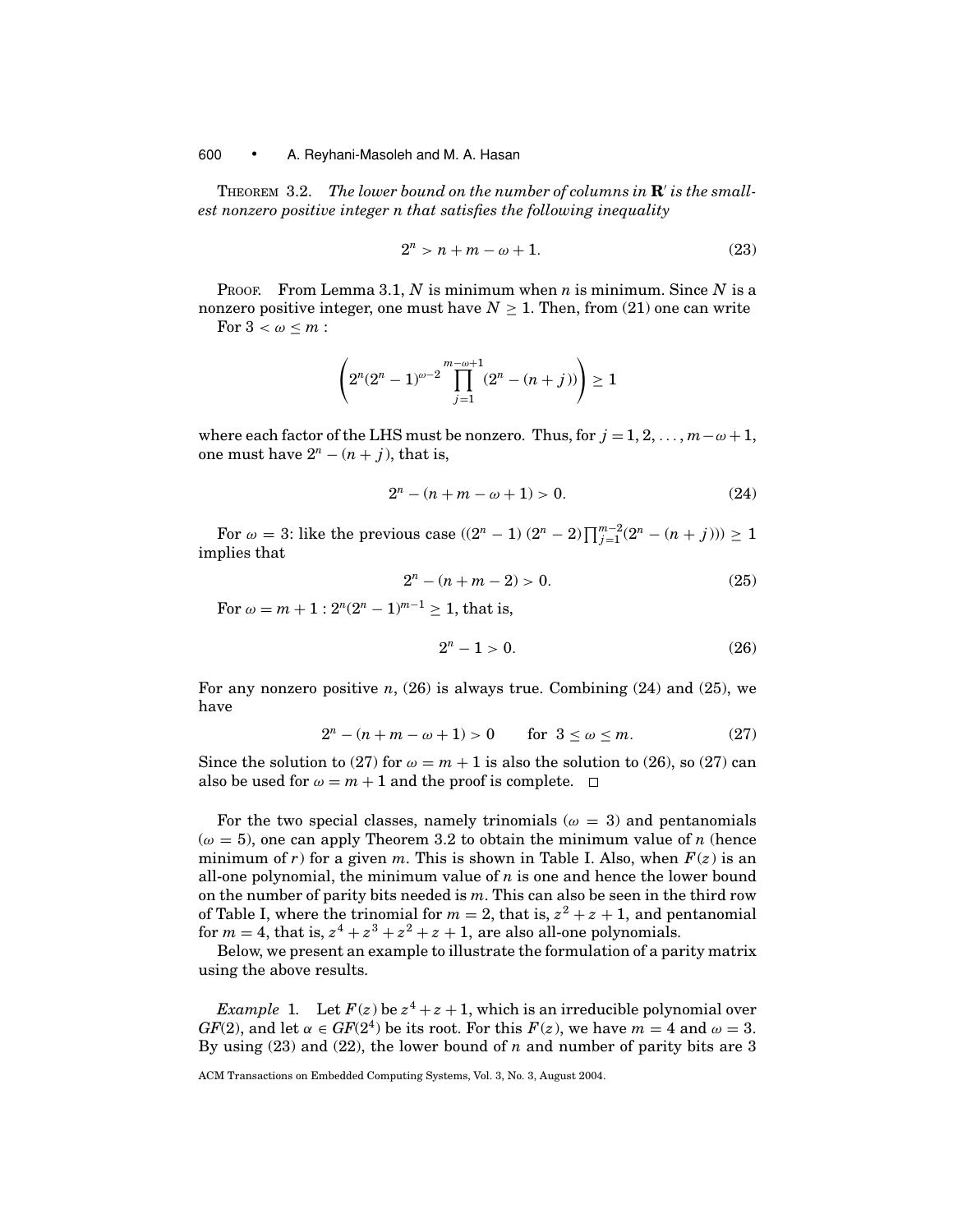|                     | Trinomials $\omega = 3$ |        | Pentanomials $\omega = 5$ |                  |        |  |  |  |  |
|---------------------|-------------------------|--------|---------------------------|------------------|--------|--|--|--|--|
| $\boldsymbol{m}$    | min. n                  | min. r | $\boldsymbol{m}$          | min. n           | min. r |  |  |  |  |
| $\boldsymbol{2}$    |                         | 2      |                           |                  | 4      |  |  |  |  |
| 3                   | 2                       | 3      | 5                         | $\boldsymbol{2}$ | 5      |  |  |  |  |
| $4 \le m \le 7$     | 3                       | 4      | 6 < m < 9                 | 3                | 6      |  |  |  |  |
| 7 < m < 14          | 4                       | 5      | 9 < m < 16                | 4                | 7      |  |  |  |  |
| $14 \le m \le 29$   | 5                       | 6      | 16 < m < 31               | 5                | 8      |  |  |  |  |
| 29 < m < 60         | 6                       | 7      | 31 < m < 62               | 6                | 9      |  |  |  |  |
| $60 \le m \le 123$  | 7                       | 8      | 62 < m < 125              | 7                | 10     |  |  |  |  |
| 123 < m < 250       | 8                       | 9      | $125 \le m < 252$         | 8                | 11     |  |  |  |  |
| $250 \le m \le 505$ | 9                       | 10     | 252 < m < 507             | 9                | 12     |  |  |  |  |

Table I. Minimum Parity Bits in Terms of *m* for Trinomials and Pentanomials

and 4, respectively. Then  $\widetilde{\mathbf{H}}^{\text{T}}$  is

$$
\widetilde{\mathbf{H}}^{\mathrm{T}} = \begin{bmatrix} \mathbf{B} \\ \mathbf{I}_4 \end{bmatrix} = \begin{bmatrix} \mathbf{E}_1 & \mathbf{R}' \\ \mathbf{I}_4 \end{bmatrix} = \begin{bmatrix} \mathbf{E}_1 & \mathbf{R}' \\ \mathbf{I}_4 \end{bmatrix} = \begin{bmatrix} \mathbf{E}_1 & \mathbf{R}' \\ \mathbf{I}_4 & \mathbf{I}_5 \end{bmatrix} = \begin{bmatrix} \mathbf{E}_1 & \mathbf{R}' \\ \mathbf{I}_5 & \mathbf{I}_2 & \mathbf{I}_3 & \mathbf{I}_4 \\ \mathbf{I}_6 & \mathbf{I}_3 & \mathbf{I}_4 & \mathbf{I}_5 \\ \mathbf{I}_7 & \mathbf{I}_8 & \mathbf{I}_9 & \mathbf{I}_9 \\ \mathbf{I}_8 & \mathbf{I}_9 & \mathbf{I}_9 & \mathbf{I}_9 \\ \mathbf{I}_9 & \mathbf{I}_9 & \mathbf{I}_9 & \mathbf{I}_9 \\ \mathbf{I}_9 & \mathbf{I}_9 & \mathbf{I}_9 & \mathbf{I}_9 \\ \mathbf{I}_9 & \mathbf{I}_9 & \mathbf{I}_9 & \mathbf{I}_9 \\ \mathbf{I}_9 & \mathbf{I}_9 & \mathbf{I}_9 & \mathbf{I}_9 \\ \mathbf{I}_9 & \mathbf{I}_9 & \mathbf{I}_9 & \mathbf{I}_9 \\ \mathbf{I}_9 & \mathbf{I}_9 & \mathbf{I}_9 & \mathbf{I}_9 \\ \mathbf{I}_1 & \mathbf{I}_9 & \mathbf{I}_9 & \mathbf{I}_9 \\ \mathbf{I}_1 & \mathbf{I}_9 & \mathbf{I}_9 & \mathbf{I}_9 \\ \mathbf{I}_1 & \mathbf{I}_9 & \mathbf{I}_9 & \mathbf{I}_9 \\ \mathbf{I}_1 & \mathbf{I}_9 & \mathbf{I}_9 & \mathbf{I}_9 \\ \mathbf{I}_1 & \mathbf{I}_9 & \mathbf{I}_9 & \mathbf{I}_9 \\ \mathbf{I}_1 & \mathbf{I}_9 & \mathbf{I}_9 & \mathbf{I}_9 \\ \mathbf{I}_1 & \mathbf{I}_9 & \mathbf{I}_9 & \mathbf{I}_9 \\ \mathbf{I}_1 & \mathbf{I}_1 & \mathbf{I}_2 & \mathbf{I}_3 & \mathbf{I}_4
$$

where  $r'_{ij}$  ,  $0 \le i \le 3$  and  $0 \le j \le 2$ , are entries of  ${\bf R}'$ . The values of these entries are to be determined such that we have a single error correcting code. Among the total  $N = 7 \cdot 6 \cdot 4 \cdot 3 = 504$  choices of different parity check matrices, one is

$$
\widetilde{\mathbf{H}}^{\mathrm{T}} = \begin{bmatrix} 1 & 1 & 0 & 0 \\ 0 & 0 & 1 & 1 \\ 0 & 1 & 0 & 1 \\ 1 & 0 & 1 & 0 \\ 1 & 0 & 0 & 0 \\ 0 & 1 & 0 & 0 \\ 0 & 0 & 1 & 0 \\ 0 & 0 & 0 & 1 \end{bmatrix} . \tag{28}
$$

ACM Transactions on Embedded Computing Systems, Vol. 3, No. 3, August 2004.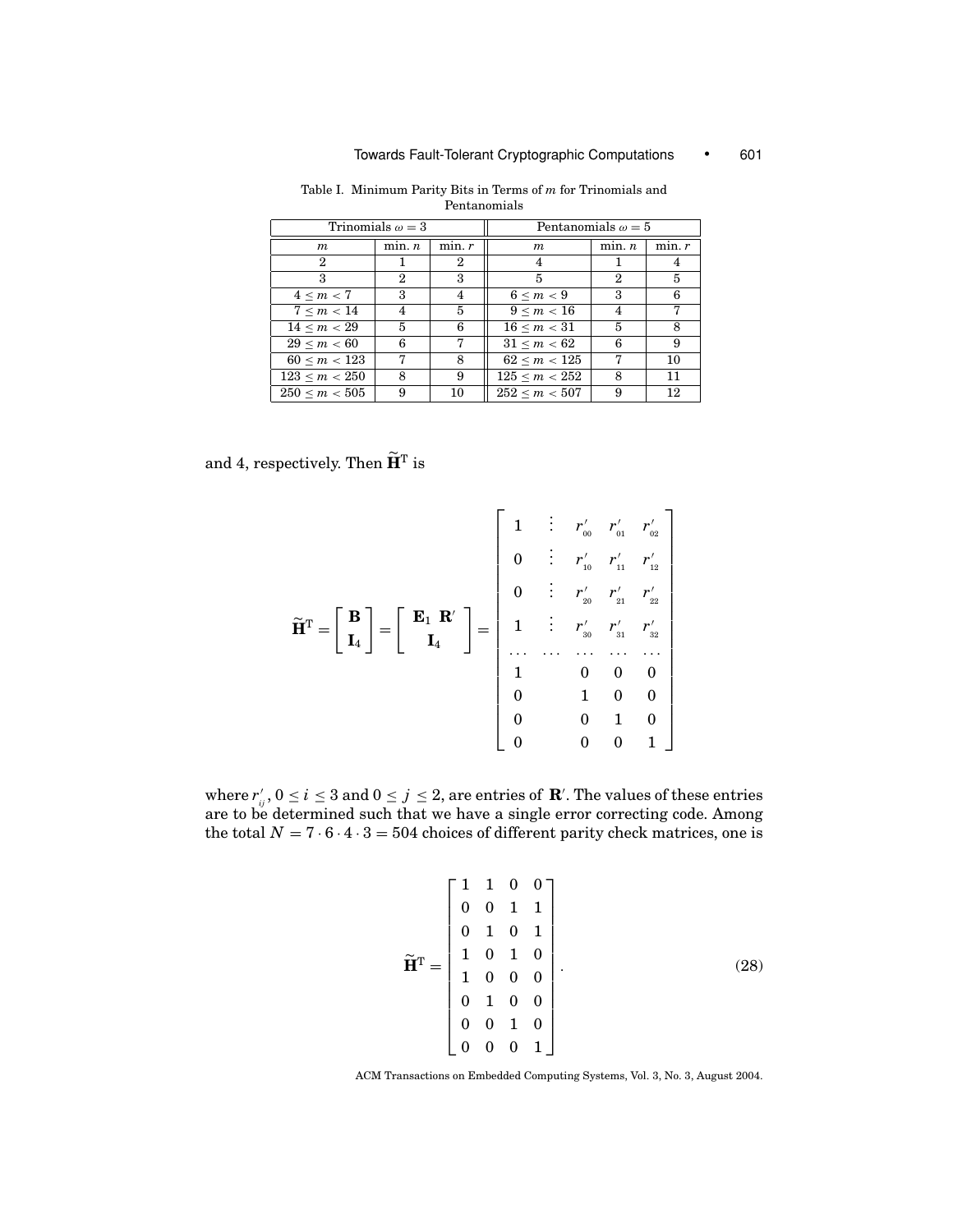

Fig. 2. (a) The block diagram of the code generator. (b) The circuit of Example 1

From  $\widetilde{\mathbf{H}}^{\text{T}}$ , one can then write

|                                                                                                                        | $\begin{bmatrix} 0 & 1 & 0 & 0 & 1 & 1 & 0 & 0 \end{bmatrix}$ |  |  |  |  | $\begin{bmatrix} 1 & 1 & 0 & 0 & 1 & 0 & 0 & 0 \end{bmatrix}$                                                    |  |  |  |  |
|------------------------------------------------------------------------------------------------------------------------|---------------------------------------------------------------|--|--|--|--|------------------------------------------------------------------------------------------------------------------|--|--|--|--|
|                                                                                                                        |                                                               |  |  |  |  |                                                                                                                  |  |  |  |  |
| $G = \left[ \begin{array}{cccccc} 0 & 0 & 1 & 0 & 0 & 0 & 1 & 1 \\ 0 & 0 & 0 & 1 & 0 & 1 & 0 & 1 \end{array} \right],$ |                                                               |  |  |  |  | $\left[\begin{array}{ccccccc} 0 & 0 & 0 & 1 & 1 & 1 & 0 & 0 \ 1 & 0 & 1 & 0 & 0 & 0 & 1 & 0 \end{array}\right].$ |  |  |  |  |
|                                                                                                                        | 1 1 0 0 0 0 1 0                                               |  |  |  |  |                                                                                                                  |  |  |  |  |

Using this **G**, a circuit to generate the codeword is shown in Figure 2.

Comments:

- —The solution shown in (28) is selected so that the total number of ones in **R**' is minimal resulting in the least number of gates in the architecture. Among other possible selections, one may select an  $\mathbb{R}'$  such that the maximum number of ones in any column of  $\mathbb{R}^r$  is minimal to minimize the time delay. This is further discussed in Section 3.4.
- —As an alternative to the proposed error correction scheme, one may use the single-bit error correcting Hamming code [Rao and Fujiwara 1989]. In this case, the *R* module of Figure 2(a) should be replaced with a module, say  $R_{\text{H}}$ , which generates parity bits of the Hamming code. In this case the inputs of the  $R_\text{H}$  module should come from the outputs of the  $\alpha$  module. Also, the  $\alpha$ module has to be fault free because a single stuck-at fault produces more than one error at the output of the  $R<sub>H</sub>$  module. Although the number of parity bits of the Hamming code-based scheme is less than that of the scheme presented here,<sup>1</sup> the former requires more XOR gates. For example, when  $m = 4$ , the realization of the  $R_{\text{H}}$  module requires three parity bits and nine XOR gates.

<sup>&</sup>lt;sup>1</sup>In the case of trinomials, the difference of the number of parity bits of two schemes is at most 1. This is because the minimum number of parity bits for the Hamming code, that is,  $r_H$ , satisfies the

ACM Transactions on Embedded Computing Systems, Vol. 3, No. 3, August 2004.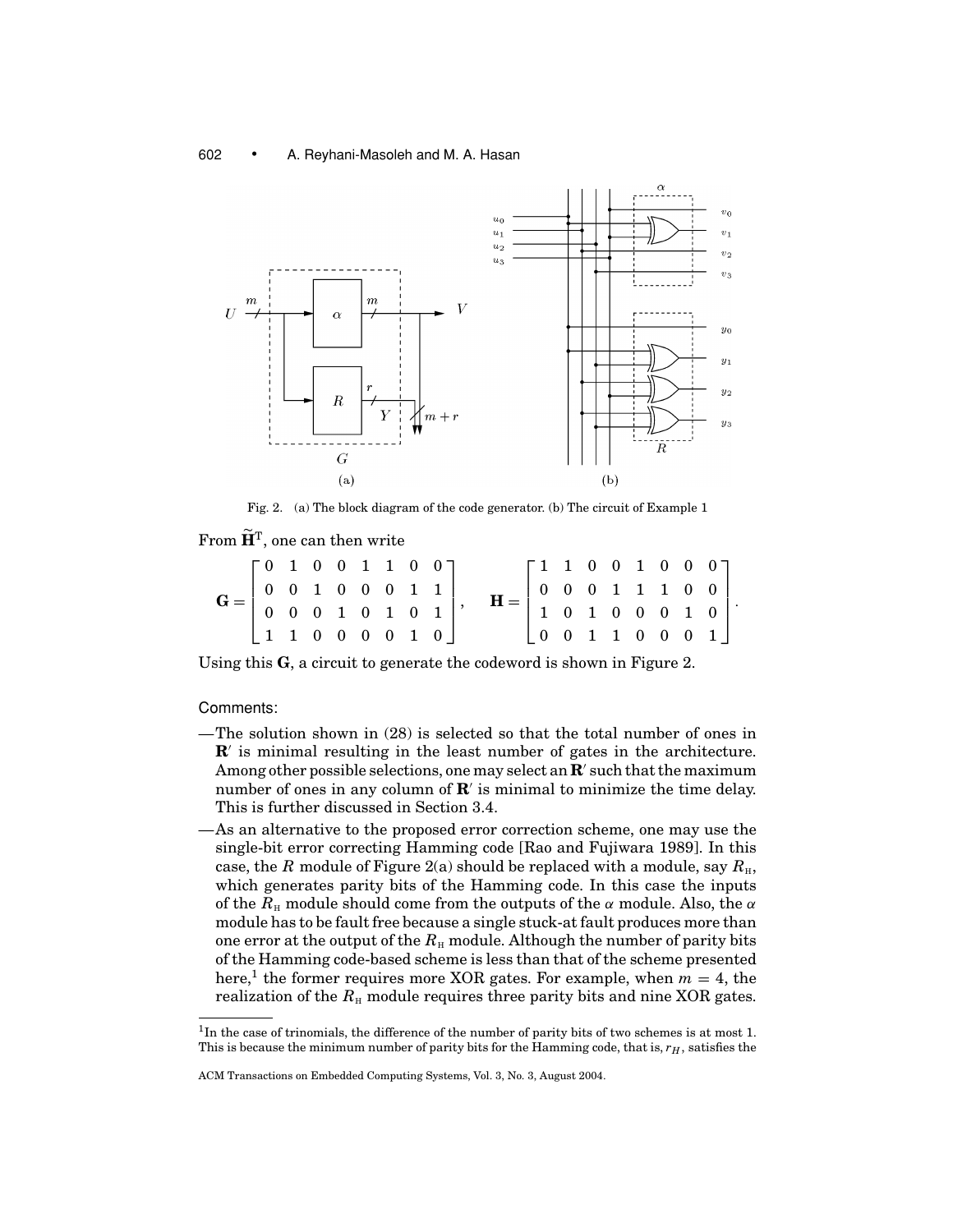This gate count is more than that of the scheme presented here (refer to Example 1).

Another advantage of the proposed scheme is that one can apply the following selection criteria to achieve certain VLSI design goals.

#### 3.4 Selection Criteria for **R**

As stated in Lemma 3.1, there are *N* possible choices for the parity matrix **R**. Let us denote such possibilities as  $\mathbf{R}'_j$ ,  $1 \le j \le N$ , where N can be obtained from (21). For the purpose of implementation, one particular parity matrix can be better than the others. Below we list a number of rules for obtaining **R** (and hence **R**) for achieving optimal space, delay and power designs.

*Rule* 1 (*Space Optimization*). Let  $S_j$ ,  $1 \le j \le N$ , be the number of 1's in  $\mathbf{R}'_j$ . Then choose  $\mathbf{R}'_k$  such that  $S_k$  is minimum, that is,  $S_k \leq S_j \ \forall j \neq k$ .

*Rule* 2 (*Delay Minimization*). Let  $t_j$ ,  $1 \le j \le N$ , be the maximum number of 1's in a column of  $\mathbf{R}'_j$ . Then, choose  $\mathbf{R}'_k$  such that  $t_k$  is minimum, that is,  $t_k$  ≤  $t_j$  ∀  $j \neq k$ .

*Rule* 3 (*Path Equalization*). Let  $g_j$ ,  $1 \le j \le N$ , be the maximum difference in the number of  $1$ 's in columns of  $\mathbf{R}'_j$  . Then, choose  $\mathbf{R}'_k$  such that  $g_k$  is minimum, that is,  $g_k \leq g_j \ \forall j \neq k$ .

Rule 1 yields the minimum number of XOR gates to generate the parity bits and more details about it are given in Section 5.1. Rule 2 results in the circuit for generating the parity bits with the lowest propagation delay caused by XOR gates. Rule 3 allows us to minimize power by path equalization [Benini et al. 2001]. This technique ensures that signal propagation from inputs to outputs of the parity generator block follows paths of similar length.

#### 4. FAULT-TOLERANT SUM AND PASS-THRU MODULES

The sum module of Figure 1(a) is a finite field adder, which produces sum of the two elements of  $GF(2^m)$  as its output. Let  $A = (a_0, a_1, \ldots, a_{m-1})$  and  $B = (b_0, b_1, \ldots, b_{m-1})$  be two inputs to this module as shown in Figure 1(b). Then the output is  $C = A + B = (c_0, c_1, \ldots, c_{m-1})$ , where  $c_i = a_i + b_i$  for  $0 \le i \le m - 1$ . An architecture of this module using m two-input XOR gates is shown in Figure 1(b).

In order to correct a single error in the sum module, a number of parity bits are needed. Suppose *r* parity bits are added to each of the two original *m*-bit inputs to form a codeword of  $m + r$  bits so that a single error can be corrected. The procedure for producing *r* parity bits is similar to the one described earlier for the  $\alpha$  module. If we extend the size of the sum module from *m* to  $m + r$  and apply two  $(m + r)$ -bit inputs as codewords, then the output of the sum module will be a codeword as shown in Figure 3(a). In this figure,  $P_A$ ,  $P_B$ , and  $P_C$  denote the parity bits associated with *A*, *B*, and *C*, respectively. Each of which has a length of *r* bits. The vector associated with  $P_A$  is calculated as  $p_A = \underline{a} \cdot \mathbf{R}$  and

inequality  $2^{r_H} \ge r_H + m + 1$ , which implies  $2^{r_H} > r_H + m - 2$ . When the latter is compared with (23), we have  $r_H = n = r - 1$ .

ACM Transactions on Embedded Computing Systems, Vol. 3, No. 3, August 2004.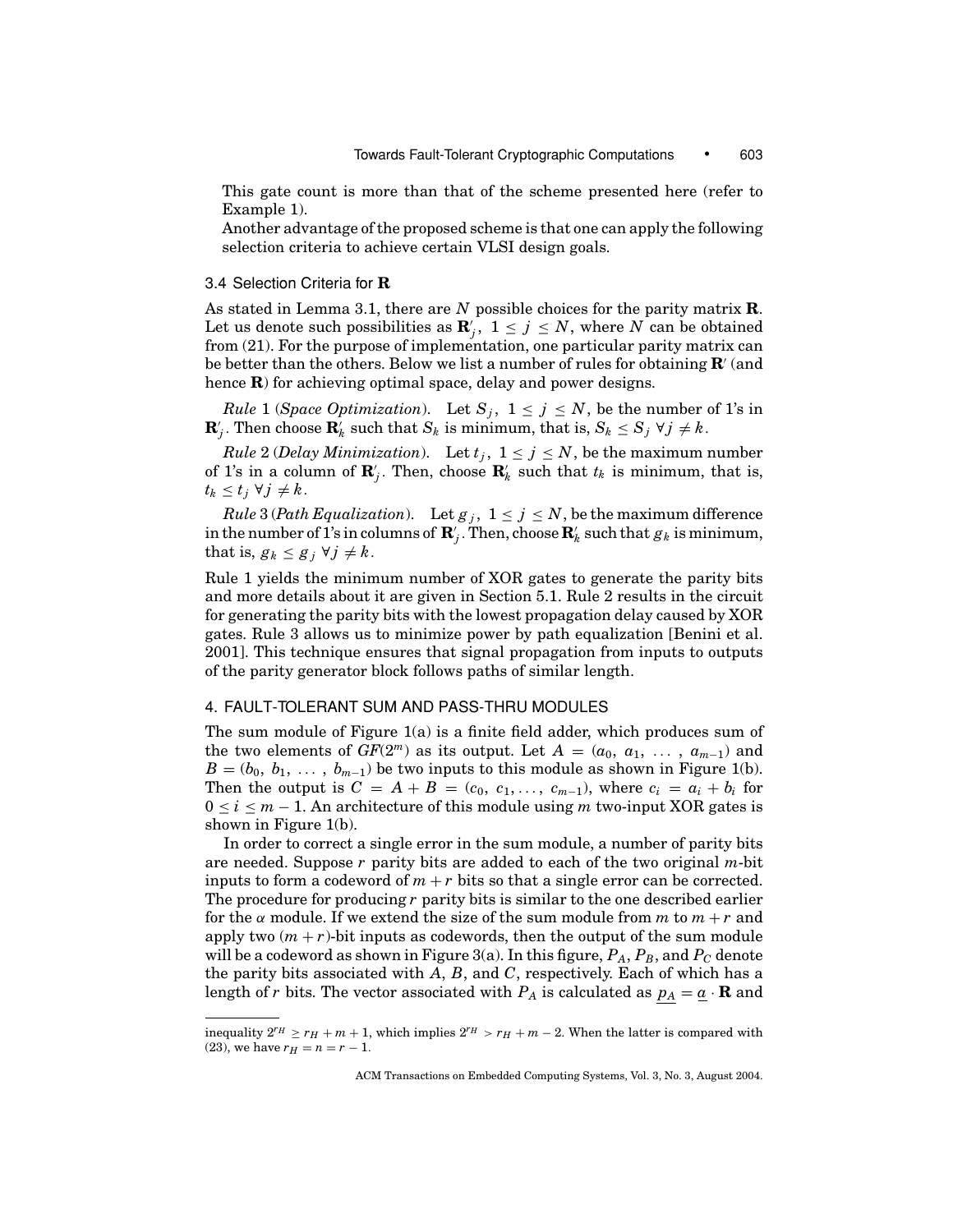

Fig. 3. (a) Single error correcting sum module. (b) Single error correcting pass-thru module.

similarly for  $P_B$ . By appending  $P_A$  to  $A$ , the codeword of  $A$ , which is denoted  $W_A$ is obtained. Similarly,  $W_B$  is obtained from  $P_B$  and  $B$ . It is worth to emphasis here that single fault in the above new sum module (which is shown by *S* ) changes only a single bit of the output of the circuit. Thus, the error due to a single fault in the new sum module can be corrected using the same method described with the  $\alpha$  module.

The pass-thru module of Figure 1(c) multiplies an element  $A \in GF(2^m)$  by a single bit  $b \in GF(2)$ , which can be implemented using *m* two-input AND gates. Thus, the output of this module C is zero when  $b = 0$  and A when  $b = 1$ . For correcting a single error due to a single stuck-at fault in this module, the codeword  $W_A$  of A is fed to the new pass-thru module that has  $m + r$  two-input AND gates as shown in Figure 3(b). The single bit *b* is connected to the second input of each of these AND gates. So, the output of this new pass-thru module  $W_C$  is zero if  $b = 0$  and  $W_A$  if  $b = 1$ . Since zero and  $W_A$  are codewords,  $W_C$  is a codeword, which can correct single errors. Since a single stuck fault in the new pass-thru module causes a single-bit error in the output of this module, this error can be corrected by again applying the same method discussed earlier in connection with the  $\alpha$  module.

## 5. FAULT-TOLERANT POLYNOMIAL BASIS MULTIPLIER

The discussions of the previous sections dealt with the correction of errors in individual modules. Here, we combine the results of the previous sections for correcting errors in the entire multiplier.

## 5.1 Bit-Parallel Polynomial Basis Multiplier

In order to find a bit-parallel multiplier with a single error correction capability, all the  $\alpha$  modules in Figure 1(a) can be replaced by the *G* module of Figure 2(a).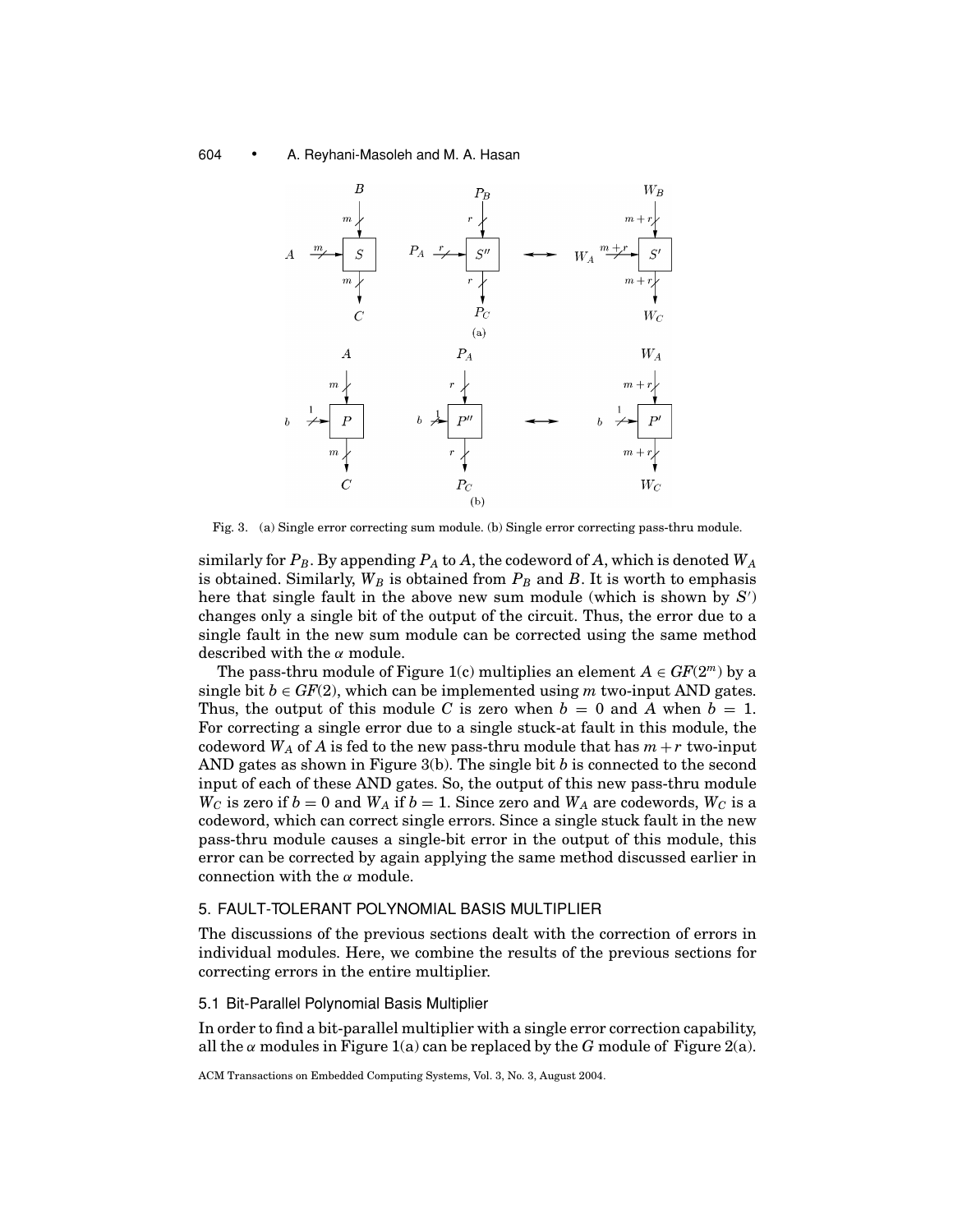

Fig. 4. The architecture of the bit-parallel polynomial basis multiplier with correction capability.

This is shown in Figure 4. The *A* input is also multiplied with the **G** matrix to obtain a codeword. The new sum and pass-thru modules of Figure 4 are from Figures 3(a) and (b), respectively.

Let  $w_c$  be the row vector associated with  $W_C$  in Figure 4. Then we have

$$
\underline{w_c} = b_0 \underline{a} \mathbf{G} + b_1 \underline{a} \mathbf{M} \mathbf{G} + \dots + b_{m-1} \underline{a} \mathbf{M}^{m-1} \mathbf{G}
$$
  
=  $(b_0 \underline{a} + b_1 \underline{a} \mathbf{M} + \dots + b_{m-1} \underline{a} \mathbf{M}^{m-1}) \mathbf{G}.$  (29)

Using  $(8)$  and  $(4)$ , we have

$$
\underline{c} = b_0 \underline{a} + b_1 \underline{a} \mathbf{M} + \dots + b_{m-1} \underline{a} \mathbf{M}^{m-1}.
$$
 (30)

Combining (29) and (30), yields

$$
w_c = \underline{c} \cdot \mathbf{G}.\tag{31}
$$

It is easily seen that  $w_c$  is a codeword and so one error in any of its coordinates can be corrected. One can also see that a single stuck-at fault in any gate of the new sum, pass-thru  $(S'$  and  $P'$ ) modules, all  $\bf R$  modules and the rightmost  $\alpha$  module of Figure 4, causes only one-bit error at the output, which can be corrected. To *only* detect the errors due to such faults in the polynomial basis multiplier, one can see Reyhani-Masoleh and Hasan [2002].

It is worth mentioning here that not only a single fault in the abovementioned modules of Figure 4 produces a single error at the output but also any number of faults on a single coordinate (say *j*th coordinate,  $0 \le j \le m - 1$ ) affects only  $c_j$  at the output and hence this incorrect  $c_j$  can be corrected using the single error correcting method proposed here.

In order to calculate the overhead cost of the multiplier shown in Figure 4, one needs to consider overheads in each new module. Let *S* be the number of 1's in the **R**' matrix. Recall that  $r = n + \omega - 2$  is the number of parity bits generated by matrix  $\mathbf{R} = [\mathbf{E}_0 \cdot \mathbf{R}']$ . Thus, each fault-tolerent  $\alpha$  module needs  $S - n$  extra XOR gates. Since we have *r* parity bits, the number of extra gates related to each fault-tolerent pass-thru and sum modules are *r* AND gates and *r* XOR gates, respectively. Therefore, the overhead of the fault-tolerent PB multiplier would be *mr* AND gates and  $m(S - n + r) = m(S + \omega - 2)$  XOR gates (that is,  $m(S + r + \omega - 2)$  gates in total). Note that, the three rules stated in Section 3.4 to select **R**' yield fault-tolerent multipliers with the minimum number of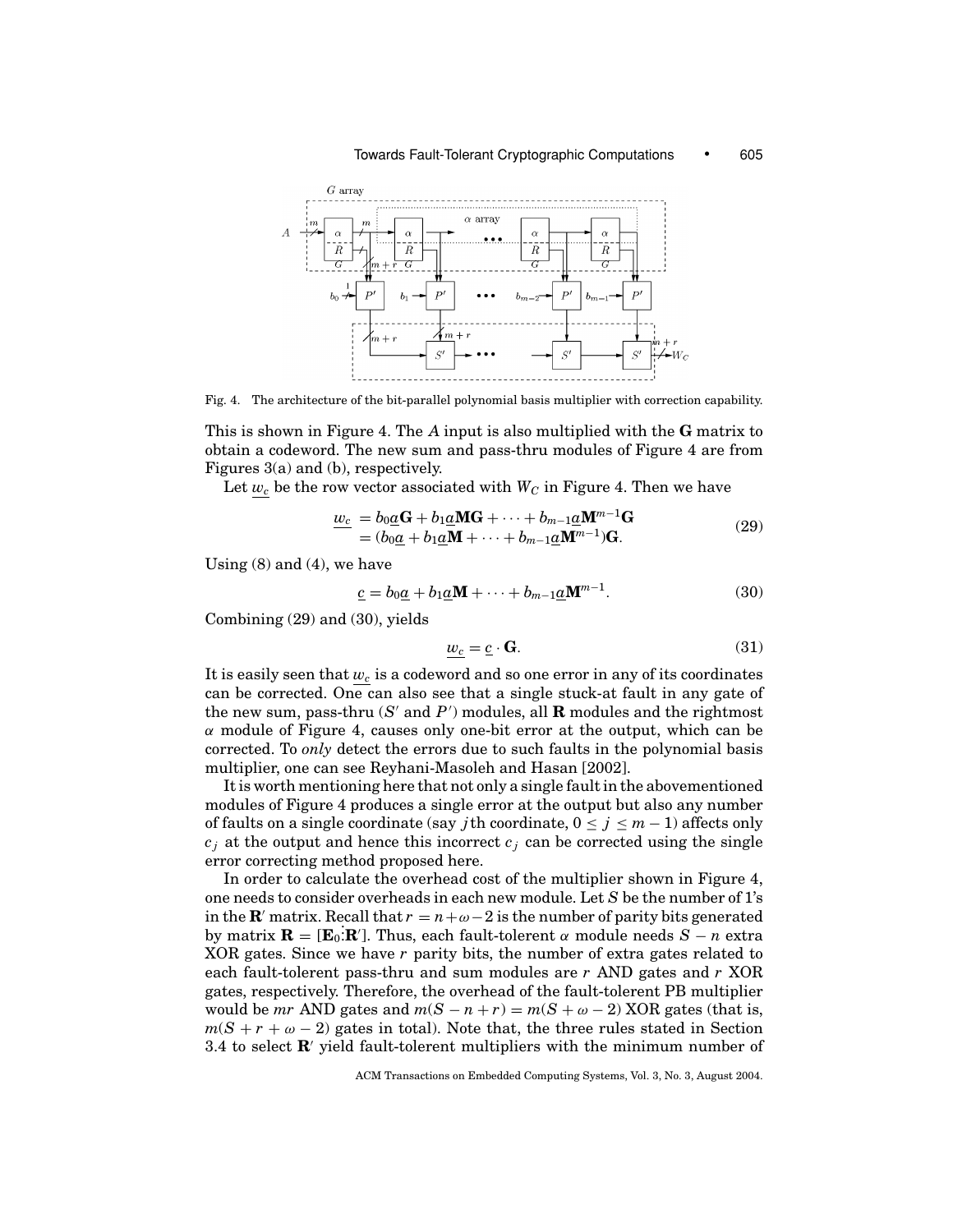

Fig. 5. Plot of  $H'$  versus  $m'$ .

XOR gates, time delay and power consumption. However, in order to minimize the total number of gates in the proposed fault-tolerent multiplier, one should obtain **R**' such that  $(S + r + \omega - 2)$  is minimum.

It is noted that the overhead of the TMR multiplier based on Figure 1(a) is at least twice the cost of the basic multiplier, that is,  $2m(2m + \omega - 3)$  gates in total. Therefore, for space efficiency, we have to choose  $\mathbf{R}'$  such that the overhead of the proposed multiplier in Figure 4 is less than that of the TMR, that is,  $S < 4m - n - 2$ . Below, we present a lemma for minimum on *S* for a given *n* that satisfies Theorem 3.2.

LEMMA 5.1. *For a given n that satisfies Theorem* 3.2*, a minimum value of S is*

$$
\min\{S\} = \begin{cases} 2+H' & \text{for } \omega = 3 \\ \omega - 2 + H' & \text{for } 3 < \omega \le m \\ m - 1 & \text{for } \omega = m + 1 \end{cases}
$$

*where H'* is a piecewise linear function of  $m' = m - \omega + 1$  whose breakpoints are *functions of n as*

$$
H' = \begin{cases} 2m' & \text{if } m' \leq {n \choose 2} \\ j m' - \sum_{i=2}^{j-1} (j-2) {n \choose i} & \text{if } 0 < m' - \sum_{i=2}^{j-1} {n \choose i} \leq {n \choose j}, \ 3 \leq j \leq n. \end{cases}
$$
(32)

A proof of this lemma is given in Appendix B for convenience. Figure 5 shows a parametric plot of  $H'$  versus  $m'$ .

### 5.2 Correction Procedure

For the sake of simplicity, we use  $\hat{W}$  and corresponding vector  $\hat{w}$  instead of  $\hat{W}_C$  and  $\hat{w}_c$ , respectively. A block diagram for correcting an error in the faulttolerent polynomial basis multiplier is shown in Figure  $6(a)$ , where  $\hat{W}$  denotes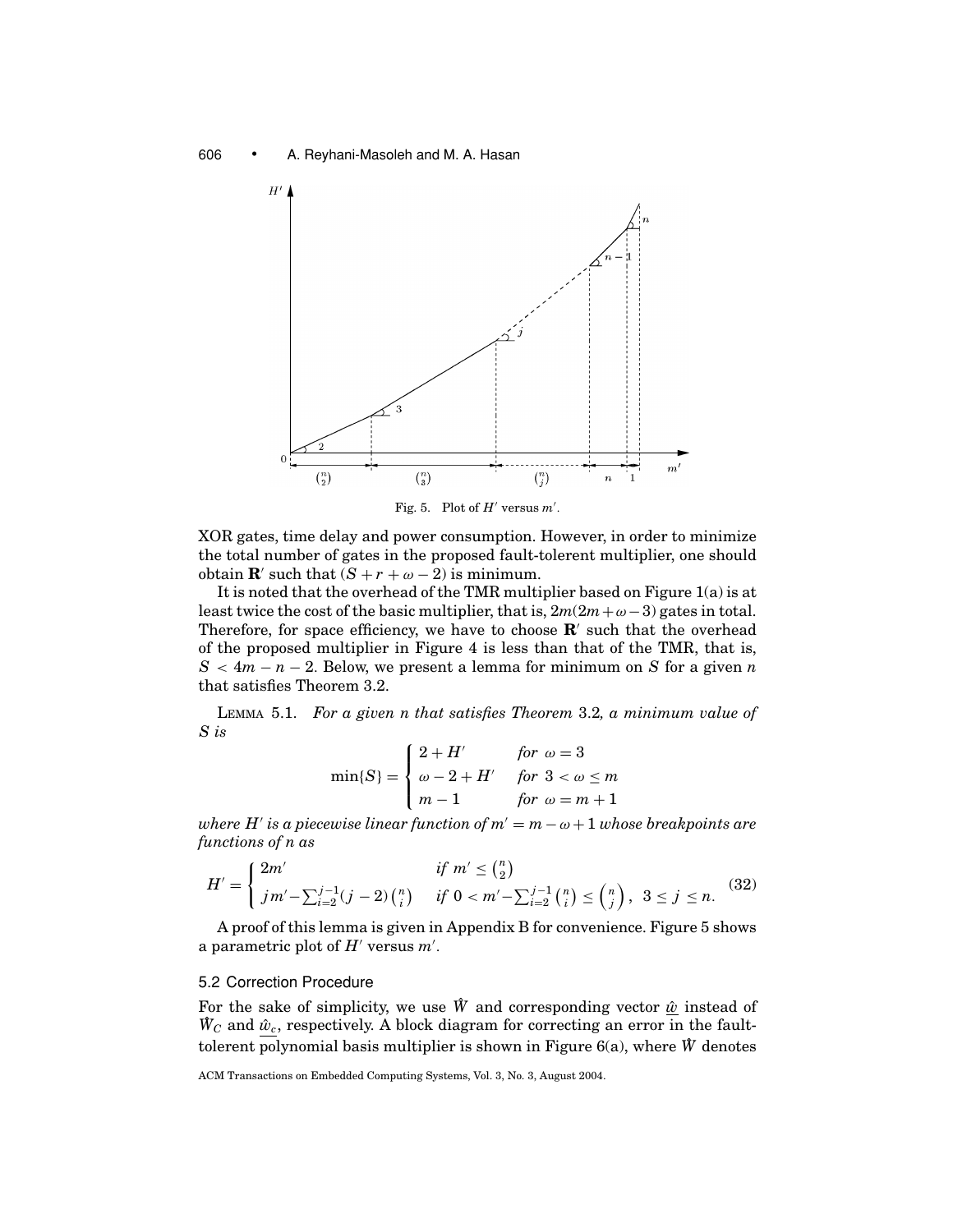

Fig. 6. (a) Correction module. (b) The complete circuit of Example 2.

the erroneous multiplier output. In the absence of any fault,  $\hat{w}$  is the same as  $w$  of (31). So, the  $w$  and  $\hat{w}$  vectors are the outputs of the fault-free and faulty polynomial basis multiplier (Figure 4), respectively. We assume that the error due to a single fault in the original circuit changes  $w$  to  $\hat{w}$  based on the following equation:

$$
\underline{w} = \underline{\hat{w}} + \underline{\hat{e}} \tag{33}
$$

where  $\hat{e}$  is the error row vector related to the output row vector  $\hat{w}$ . The length of  $\hat{e}$  is  $m + r$  and its entry is one where the error has occurred. To correct  $\hat{w}$  to *w*, we can apply the following procedure commonly used in the decoding of a linear block code [see, e.g., Reed and Chen 1999].

The *H* module computes the syndrome of the received vector as  $s = \hat{w} \cdot \mathbf{H}^{T}$ . Using (33) and  $\underline{w} \cdot \mathbf{H}^T = 0$ , we have  $\underline{s} = \hat{\underline{e}} \cdot \mathbf{H}^T$ .

If there is no error in  $\hat{w}$ ,  $\underline{s}$  is 0. If one error has occurred,  $\underline{\hat{e}}$  has only a 1 in the position of the error. Then, *s* is equal to one column of **H** whose position determines the position of the nonzero entry in  $\hat{e}$ . This is realized by the *K* module in Figure 6(b). In the first part of the  $K$  module,  $\hat{e}$  is obtained by comparing  $s$ with columns of **H** and in the next part,  $\hat{w}$  is corrected to *w* using (33), which is implemented by  $(m + r)$  two-input XOR gates.

The following example shows how the above procedure works in response to certain faults in the circuit given in Figure 4.

*Example* 2*.* The correction module including the *H* and *K* modules of the polynomial basis multiplier used in Example 1 is shown in Figure 6(b).

Using **H** from Example 1, we can write

 $\underline{s} = \underline{\hat{w}} \cdot \mathbf{H}^{\mathrm{T}} = [\hat{w}_0 + \hat{w}_1 + \hat{w}_4, \ \hat{w}_3 + \hat{w}_4 + \hat{w}_5, \ \hat{w}_0 + \hat{w}_2 + \hat{w}_6, \ \hat{w}_2 + \hat{w}_3 + \hat{w}_7].$ 

The  $K$  module consists of a combinational logic  $K'$  and a sum module  $S'$ . The combinational logic  $K'$ , whose truth table is shown in Table II, compares the vector <u>s</u> with the columns of **H** to produce  $\hat{e}$ . Then, using (33),  $\hat{w}$  is corrected

ACM Transactions on Embedded Computing Systems, Vol. 3, No. 3, August 2004.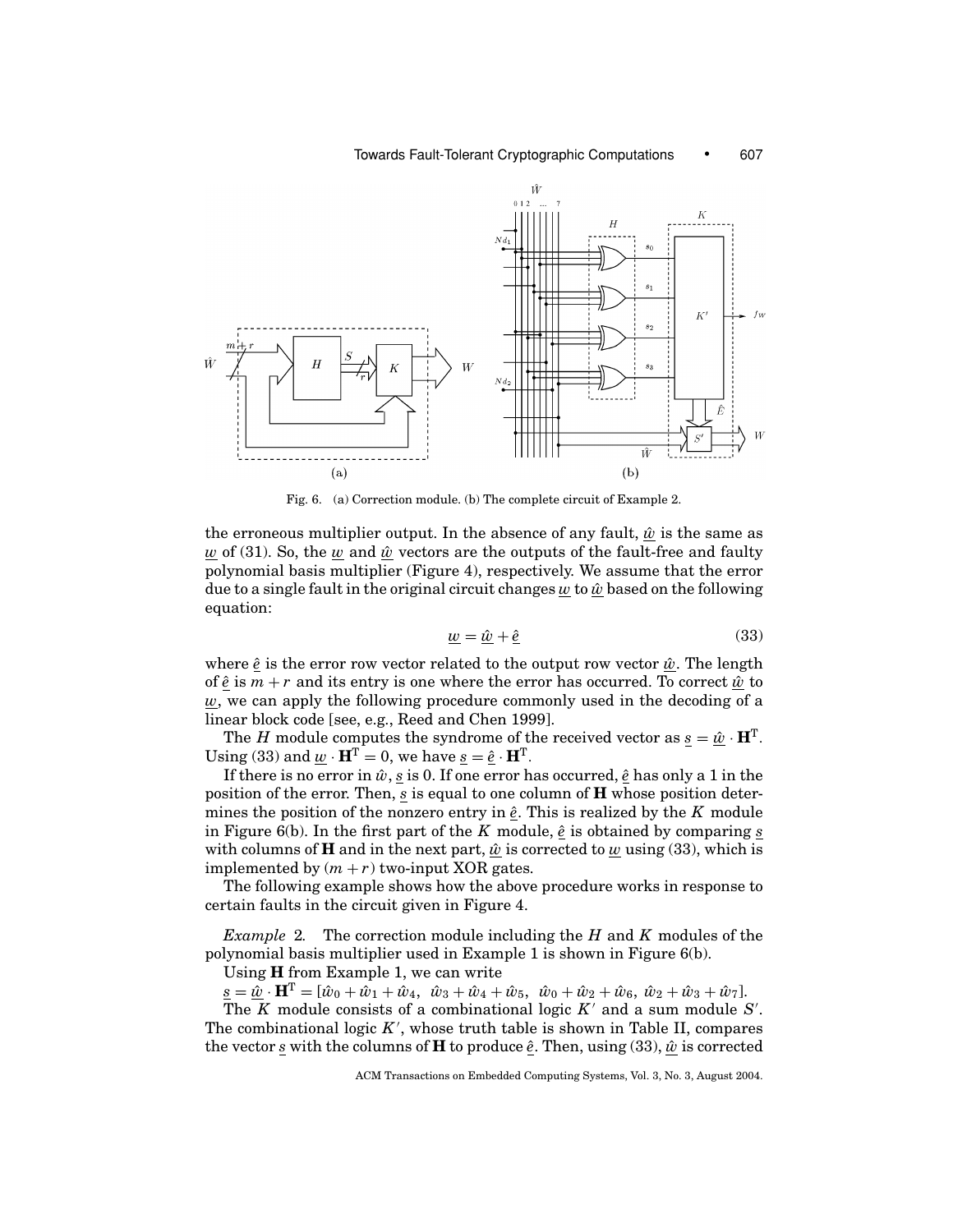| $s_0$    | s <sub>1</sub> | $s_2$ | $s_3$ | $\hat{e}_0$ | ê1       | $\hat{e}_2$ | $\hat{e}_3$ | $\hat{e}_4$ | $\hat{e}_5$ | $\hat{e}_6$ | $\hat{e}_7$ | W             |
|----------|----------------|-------|-------|-------------|----------|-------------|-------------|-------------|-------------|-------------|-------------|---------------|
|          | $\Omega$       |       | 0     |             | 0        | 0           | 0           | 0           | $\Omega$    | 0           | 0           | $\Omega$      |
|          | $\Omega$       | 0     | 0     | $\Omega$    |          | 0           | $\theta$    | $\theta$    | 0           | $\theta$    | 0           | O             |
| 0        | $\Omega$       |       |       | 0           | $\theta$ | 1           | $\theta$    | $\Omega$    | 0           | $\theta$    | 0           | 0             |
| 0        |                | 0     |       | 0           | $\theta$ | 0           |             | 0           | 0           | 0           | 0           | $\mathcal{O}$ |
|          |                | 0     | 0     | 0           | $\theta$ | 0           | $\theta$    |             | 0           | 0           | 0           | $\Omega$      |
| $\Omega$ |                | 0     | 0     | 0           | $\theta$ | 0           | $\theta$    | $\Omega$    |             | 0           | 0           | 0             |
| 0        | $\Omega$       |       | 0     | $\Omega$    | 0        | 0           | $\theta$    | 0           | $\Omega$    |             | 0           | $\left($      |
| $\Omega$ | O              | 0     |       | ∩           | $\Omega$ | 0           | $\Omega$    | 0           | 0           | $\Omega$    |             | ∩             |
|          | Otherwise      |       |       | x           | X        | x           | x           | x           | x           | x           | x           |               |

Table II. Truth Table of Combinational Logic  $K'$  of Figure  $6$ 

 $x =$  do not care.

to  $\underline{w}$ . This is accomplished by the sum module  $S'$  in  $K$ . If *s* does not match any column of **H**, then a flag,  $f_W$ , is activated to indicate that more than one error has occurred. In this case, the output  $\underline{w}$  is ignored.

Now, we want to show how this architecture can correct the error due to multiple faults in either lines of  $Nd_1$  or  $Nd_2$  in Figure 6(b). Let  $w =$  $[1, 1, 1, 0, 0, 0, 0, 1]$  be the output vector of the multiplier of Figure 4 for Example 1. Suppose the bit 1 of the output, that is, node *Nd*1, is changed to 0. Then,  $\hat{\underline{w}} = [1, 0, 1, 0, 0, 0, 0, 1]$  and  $\underline{s} = [1, 0, 0, 0]$ . Using Table II,  $\hat{e} = [0, 1, 0, 0, 0, 0, 0, 0]$  and the second error bit in  $\hat{w}$  is corrected to  $\underline{w} = \underline{\hat{w}} + \underline{\hat{e}} = [1, 1, 1, 0, 0, 0, 0, 1].$ 

This architecture also corrects an error in the parity bits of the output. Let a s-a-1 be the fault at node  $Nd_2$ , or any other multiple faults that result in the same error, then  $\hat{\underline{w}} = [1, 1, 1, 0, 0, 0, \underline{1}, 1], \underline{s} = [0, 0, 1, 0], \hat{\underline{e}} = [0, 0, 0, 0, 0, 0, 1, 0],$ and  $w = [1, 1, 1, 0, 0, 0, 0, 1]$ , which is the correct codeword.

Finally, assume that both of the above errors have occurred. The vectors would be as follows:

 $\hat{\underline{w}} = [1, 0, 1, 0, 0, 0, 1, 1], \underline{s} = [1, 0, 1, 0], \hat{\underline{e}} = [1, 0, 0, 0, 0, 0, 0, 0],$  and  $\underline{w} = [0, 0, 1, 0, 0, 0, \underline{1}, 1].$ 

In this case, the output is wrong, that is, the circuit only corrects single errors and detects some of the double errors.

## 5.3 Extension to Bit-Serial Multiplier

Using the architecture of Figure 4, a bit-serial polynomial basis multiplier with a single error correction capability is shown in Figure 7. In this figure, *Z* is an  $m + r$  bit register, which is initialized by the codeword of *A* where the top *m* bits of this register are the coordinates of *A* and other *r* bits are the parity bits. The correction module is the same as shown in Figure  $6(a)$  and is assumed to be fault free. It can correct any single error that occurs in its input during a clock cycle. Thus, in the fault-free situation, the output of this block is the same as its input and one can easily find that after *m* clock cycles the top *m* bits of the correction module will contain the coordinates of finite field multiplication *C* = *AB*. Suppose a single stuck-at fault occurs in bit *j* of any module of Figure 7 (except in the correction module), then only the *j*th coordinate of  $Z$ , that is,  $z_i$ , may be erroneous and is corrected by the correction module. In the next clock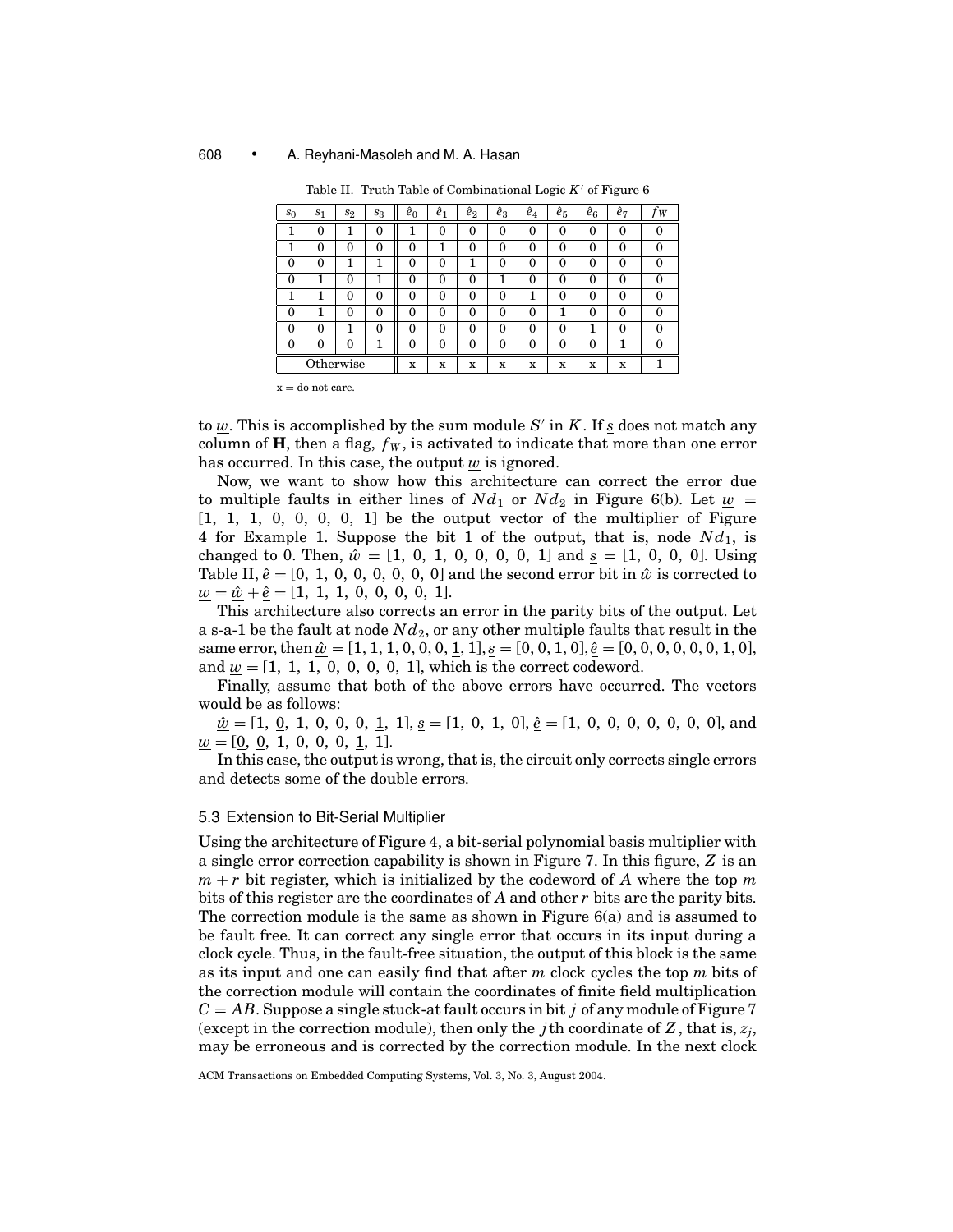

Fig. 7. The architecture of the bit-serial polynomial basis multiplier with the correction capability.

cycle, we may have an error in the *j*th coordinate and is corrected again by the correction module. In spite of having an error in the *j*th coordinate in each clock cycle, the output of correction module is error free. Thus, after the *m*th clock cycle the top *m* bits of the output of the correction module will contain the coordinates of *C*.

## 6. CONCLUDING REMARKS

Finite field arithmetic is extensively used in a number of cryptosystems. Faults in a hardware unit of such field arithmetic reduce yield factors and, more importantly, may make the cryptosystem vulnerable against side-channel attacks. In this article, we have considered fault-tolerent multiplication in the finite field *GF*(2*<sup>m</sup>*). To the best of our knowledge, no previous article has addressed this issue of correcting errors in the finite field multiplier. Here we have presented pertinent theoretical results for correcting single errors caused by one or more faults in the multiplier circuits.

For the error-correction scheme, we have given a lower bound on the number of parity bits needed and an exact expression for the total number of parity check matrices. For better hardware implementation, we have listed a set of rules for space optimization, logic gate delay minimization, and signal path equalization. It has been shown that by using a parity matrix of low Hamming weight, the overhead cost of the fault-tolerent multiplier can be lower than that of a conventional TMR based multiplier.

The results presented here are quite generic in the sense that they can be applied to any binary polynomials used for defining the field. We have presented fault-tolerent architectures for both bit-parallel and bit-serial field multipliers. By combining the proposed fault-tolerent bit-serial and bit-parallel multipliers, one can develop fault-tolerent hybrid multipliers over composite finite fields.

## APPENDIX

## A. PROOF OF LEMMA 3.1

For having single error correction capability, no two columns of **H** (or **H** ) would be the same. For the purpose of this proof, it appears easier to deal with rows. So, instead of **H**, here we use  $\mathbf{H}^{\mathrm{T}}$ , that is,

$$
\widetilde{\mathbf{H}}^{\mathrm{T}} = \begin{bmatrix} \mathbf{B} \\ \mathbf{I}_{\mathbf{r}} \end{bmatrix} . \tag{A.1}
$$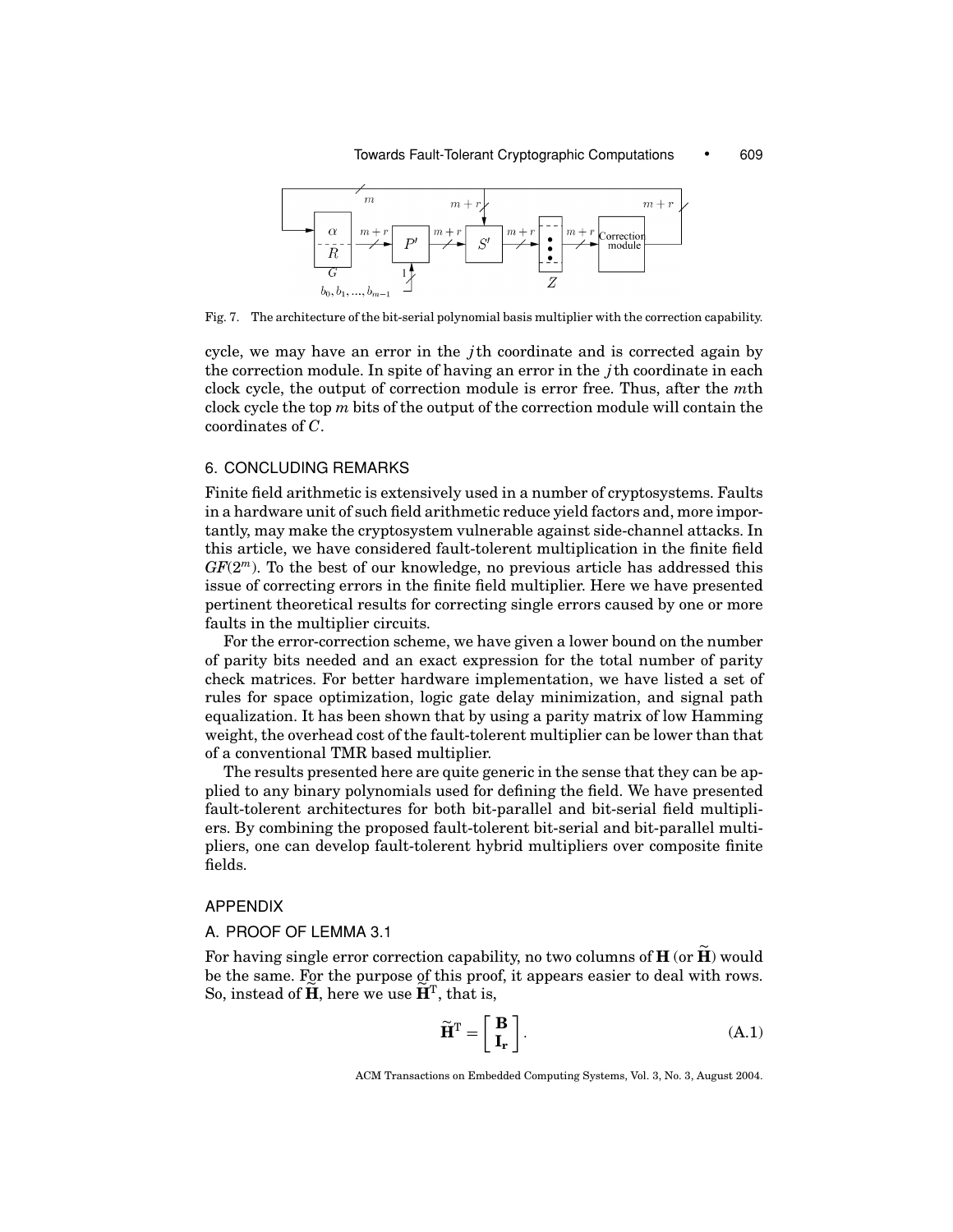Since the  $(\omega - 2)$  columns of  $\mathbf{E}_1$  are known, the rows of **B** can be categorized into the following three groups:

- (1) One row whose first  $(\omega 2)$  entries are all 1's.
- (2)  $(\omega 2)$  rows each with only one 1 in the first  $(\omega 2)$  entries. The position of this 1 is  $\rho_j$ ,  $1 \le j \le \omega - 2$ .
- (3)  $m (\omega 1)$  rows with zeros in the first  $(\omega 2)$  entries.

Let  $b_1$  be the row vector associated with group 1, that is,

$$
\underline{b}_1 = \left[ \underbrace{1 \ 1 \ \dots \ 1}_{\omega - 2} \ \underline{r}'_1 \right]. \tag{A.2}
$$

Let  $\mathbf{B}_2$  and  $\mathbf{B}_3$  denote two matrices obtained by using the rows of groups 2 and 3, respectively. Thus

$$
\mathbf{B}_2 = \left[ \mathbf{I}_{\omega - 2} \ \mathbf{R}'_2 \ \right] \tag{A.3}
$$

$$
\mathbf{B}_3 = \left[ \begin{array}{c} 0_{m - (\omega - 1) \times (\omega - 2)} & \mathbf{R}'_3 \end{array} \right]. \tag{A.4}
$$

Since  $r = n + (\omega - 2)$ , we also have

$$
\mathbf{I}_{\mathbf{r}} = \begin{bmatrix} \mathbf{I}_{\omega-2} & 0_{(\omega-2)\times n} \\ 0_{n\times(\omega-2)} & \mathbf{I}_{\mathbf{n}} \end{bmatrix}.
$$
 (A.5)

*Case*  $1 (3 < \omega < m)$ 

*Group* 1: The only row of  $\tilde{H}^T$  that has all 1's in the first ( $\omega - 2$ ) entries is shown in (A.2). Thus the *n* entries of  $r'_{1}$  can be any combination of 0 and 1. Thus, the number of different selections for this group is

$$
N_1 = 2^n. \tag{A.6}
$$

*Group* 2: Referring to (A.3) and (A.4), it is clear that  $(\omega - 2) \times n$  matrix  $\mathbf{R}'_2$ cannot have a row with all entries being 0. Thus the possible number choices for any row is  $2^n - 1$ . Since selection of all  $(\omega - 2)$  rows of  $\mathbf{R}'_2$  are independent from each other, the number of different selections for this group is

$$
N_2 = (2^n - 1)^{\omega - 2}.
$$
 (A.7)

*Group* 3: From (A.4) and (A.5), one can see that  $\mathbf{R}'_3$  should have at least two 1's in each row. We have to multiply the number of selections of *m*−(ω−1) rows to get the total number of selection for **R** 3 . Let us start from row 0. Since row 0 cannot be any rows of  $I_n$  and cannot have all zero entries, there are  $2^n - (n+1)$ possible selections for this row. For row 1, the additional constrain is that it cannot be row 0. So, the number of selections for this row is  $2^n - (n + 2)$ . In general, the number of selections for row *i*,  $0 \le i \le m - \omega$ , is  $2^n - (n + 1 + i)$ . By multiplying these numbers and changing  $i + 1$  to *j*, the number of selections for this group is calculated as

$$
N_3 = \prod_{j=1}^{m-\omega+1} (2^n - (n+j)).
$$
 (A.8)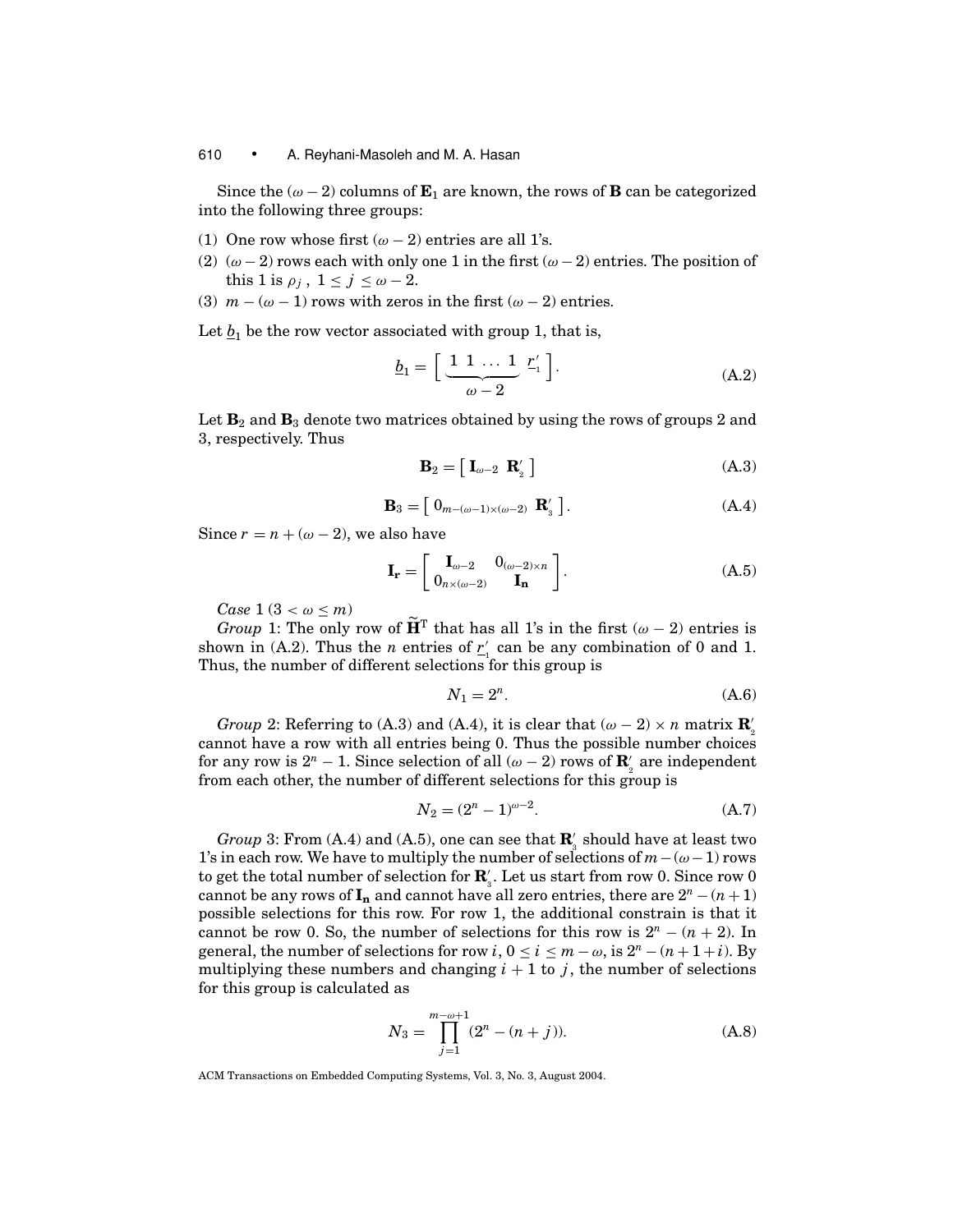Therefore, the total number of different parity check matrices **H** is obtained by multiplying all possible selections of the three groups, that is,

$$
N = N_1 \cdot N_2 \cdot N_3
$$

which completes the proof of the first case of (21).

*Case*  $2 (\omega = 3)$ :

This is the case of trinomials. Without any loss of generality, assume that  $F(z) = z<sup>m</sup> + z + 1$ . Then, group 2 has only one row whose first entry is a single 1 similar to group 1 (refer to Case 1). As a result, there are two rows with a single one in the first column of **B**. Then the number of selections of these two rows is found by extracting the selections of zero entries which are different, that is,

$$
N_{1,2} = (2^n - 1)(2^n - 2). \tag{A.9}
$$

Using (A.9) and (A.8),

$$
N=N_{1,2}\cdot N_3,
$$

and the proof is done for  $\omega = 3$ .

*Case*  $3 (\omega = m + 1)$ :

For  $\omega = m + 1$  (that is, all-one-polynomial), we only have the first and second groups of Case 1. So,

$$
N=N_1\cdot N_2\ ,
$$

and the proof is complete.  $\square$ 

#### B. PROOF OF LEMMA 5.1

Let us recall the transposition of the parity check matrix which is

$$
\widetilde{\mathbf{H}}^{\mathrm{T}} = \left[ \begin{array}{c} \mathbf{E}_1 \ \mathbf{R}' \\ \mathbf{I_r} \end{array} \right]. \tag{B.1}
$$

We should obtain the  $m \times n$  matrix **R**' such that no two rows of (B.1) are the same and the number of  $1$ 's in  $\mathbb{R}'$ , that is,  $S$ , is minimum. Based on the three different rows of  $\mathbf{E}_1$  in (20) (see Appendix A for more information), we can fill entries of  $\mathbf{R}'$  as follows.

*For*  $\omega > 3$  :

- (1) All entries of the last row of  $\mathbb{R}'$  should be zero, because all entries of the last row of  $\mathbf{E}_1$  are 1s and there is no such a row in  $\mathbf{H}^T$  of (B.1).
- (2) In  $\mathbf{E}_1$ ,  $\omega 2$  rows have only one '1' each. The corresponding  $\omega 2$  rows in **R**' also need to have only one '1' each. This is because these rows should be different from  $\omega - 2$  rows of  $\mathbf{I}_r$ , which have only one '1' in each row.
- (3) The remaining  $m' = m \omega + 1$  rows of **R**' should have at least two 1s each. This is to ensure that the corresponding rows of  $H<sup>T</sup>$  are different from other rows. To minimize *S*, first we fill the entries of these rows with only two 1s.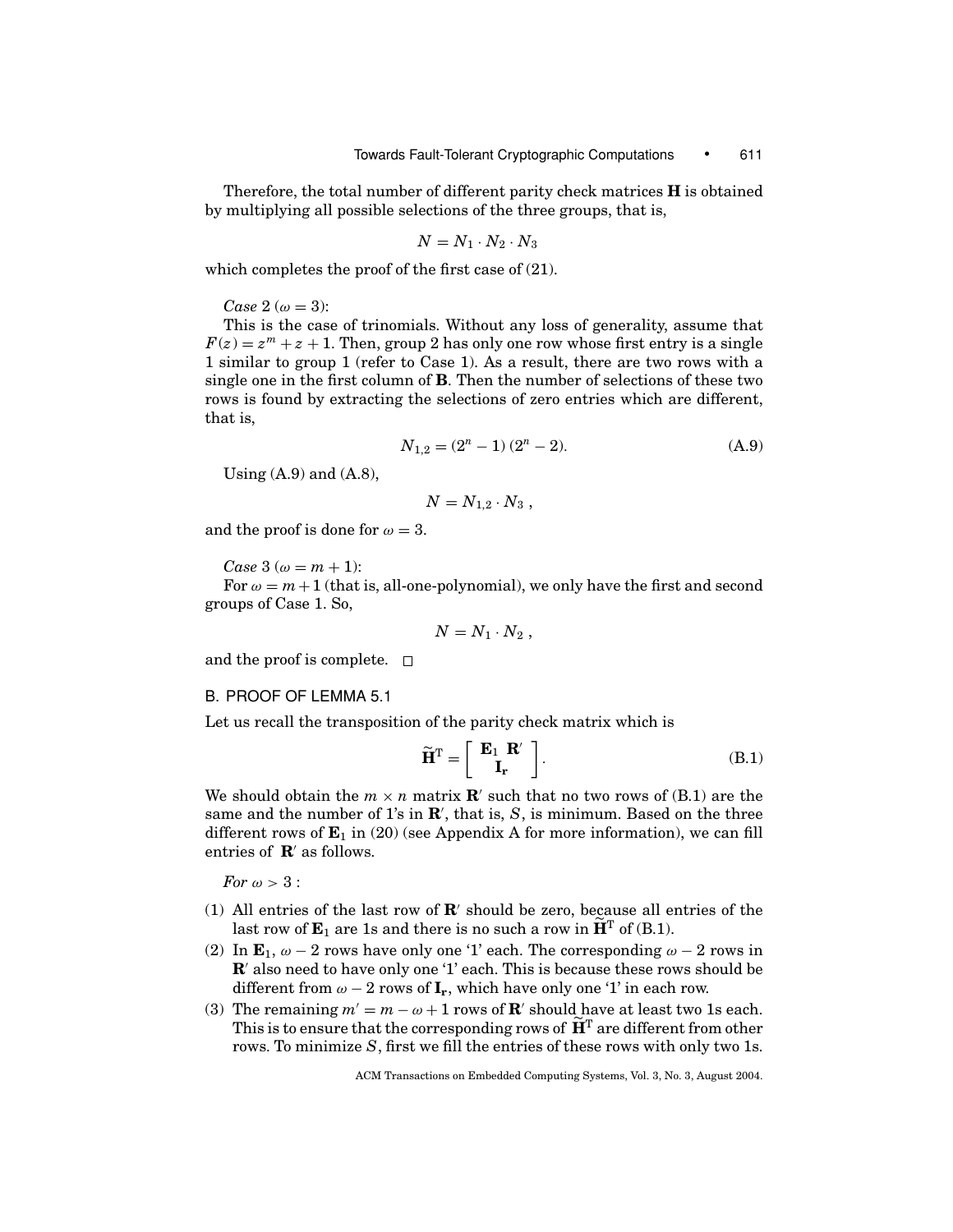The maximum number of possibilities of doing so is  $\binom{n}{2}$ . If  $m' > \binom{n}{2}$ , then we should fill the remaining  $m' - {n \choose 2}$  rows of **R**' with three 1s. If there still exists any row, that is, if  $m' - {n \choose 2} > {n \choose 3}$ , we should filling the remaining rows with four 1s, and so on. Based on the above discussions, one can obtain the total number of 1s in the mentioned  $m'$  rows as follows:

$$
H' = \begin{cases} 2m' & \text{if } m' \leq {n \choose 2} \\ 3m' - {n \choose 2} & \text{if } 0 < m' - {n \choose 2} \leq {n \choose 3} \\ 4m' - 2{n \choose 2} - {n \choose 3} & \text{if } 0 < m' - {n \choose 2} - {n \choose 3} \leq {n \choose 4} \\ 5m' - 3{n \choose 2} - 2{n \choose 3} - {n \choose 4} & \text{if } 0 < m' - {n \choose 2} - {n \choose 3} - {n \choose 4} \leq {n \choose 5} \\ \vdots & \vdots & \vdots \end{cases}
$$

which simplifies to (32).

Thus, by adding 1s in the above three parts of  $\mathbb{R}'$ , one can obtain min $\{S\}$  =  $\omega - 2 + H'$ .

*For*  $\omega = 3$ : The  $\rho_1$ th row and the last row of **R**' should have only one 1 in two different entries. Thus, one can obtain the minimum on *S* as  $2 + H'$  (see Example 1 for more details).

*For*  $\omega = m + 1$ : For an all-one polynomial,  $\omega = m + 1$ ; thus in Theorem 3.2, the lowest value of *n* is 1. For an all-one polynomial, we also have,  $\rho_j = j$ ,  $1 \leq$  $j \leq m-1$ .

For  $n=1,$  two possibilities of the  $m \times m$  parity matrix [ $\mathbf{E}_1$ : $\mathbf{R}'$ ] can be obtained as

$$
[\mathbf{E}_{1}:\mathbf{R}'] = \begin{bmatrix} 1 & 0 & \dots & 0 & 1 \\ 0 & 1 & \dots & 0 & 1 \\ \vdots & \vdots & \ddots & \vdots & \vdots \\ 0 & 0 & \dots & 1 & 1 \\ 1 & 1 & \dots & 1 & r' \end{bmatrix},
$$
(B.2)

where *r'* is either 0 or 1. Thus, for  $r' = 0$ , there are  $m - 1$  1's in **R'**. It is noted that if  $n > 1$  is chosen, the minimum number of 1s in  $\mathbb{R}^7$  does not change.

#### **REFERENCES**

- BENINI, L., MICHELI, G. D., AND MACII, E. 2001. Designing low-power circuits: Practical recipes. *IEEE Circ. Syst. Mag. 1*, 1, 6–25.
- FENN, S., GOSSEL, M., BENAISSA, M., AND TAYLOR, D. 1998. Online error detection for bit-serial multipliers in *GF*(2*m*). *J. Electron. Test.: Theory Applic. 13*, 29–40.
- HALBUTOGULLARI, A. AND KOC, C. K. 2000. Mastrovito multiplier for general irreducible polynomials. *IEEE Transactions on Computers 49*, 5 (May), 503–518.
- JOHNSON, B. W. 1989. *Design and Analysis of Fault-Tolerant Digital Systems*. Addison-Wesley Publishing Company, Reading, MA.
- LALA, P. K. 1985. *Fault Tolerant and Fault Testable Hardware Design*. Prentice Hall, Englewood Cliffs, NJ.
- LIDL, R. AND NIEDERREITER, H. 1994. *Introduction to Finite Fields and Their Applications*. Cambridge University Press.